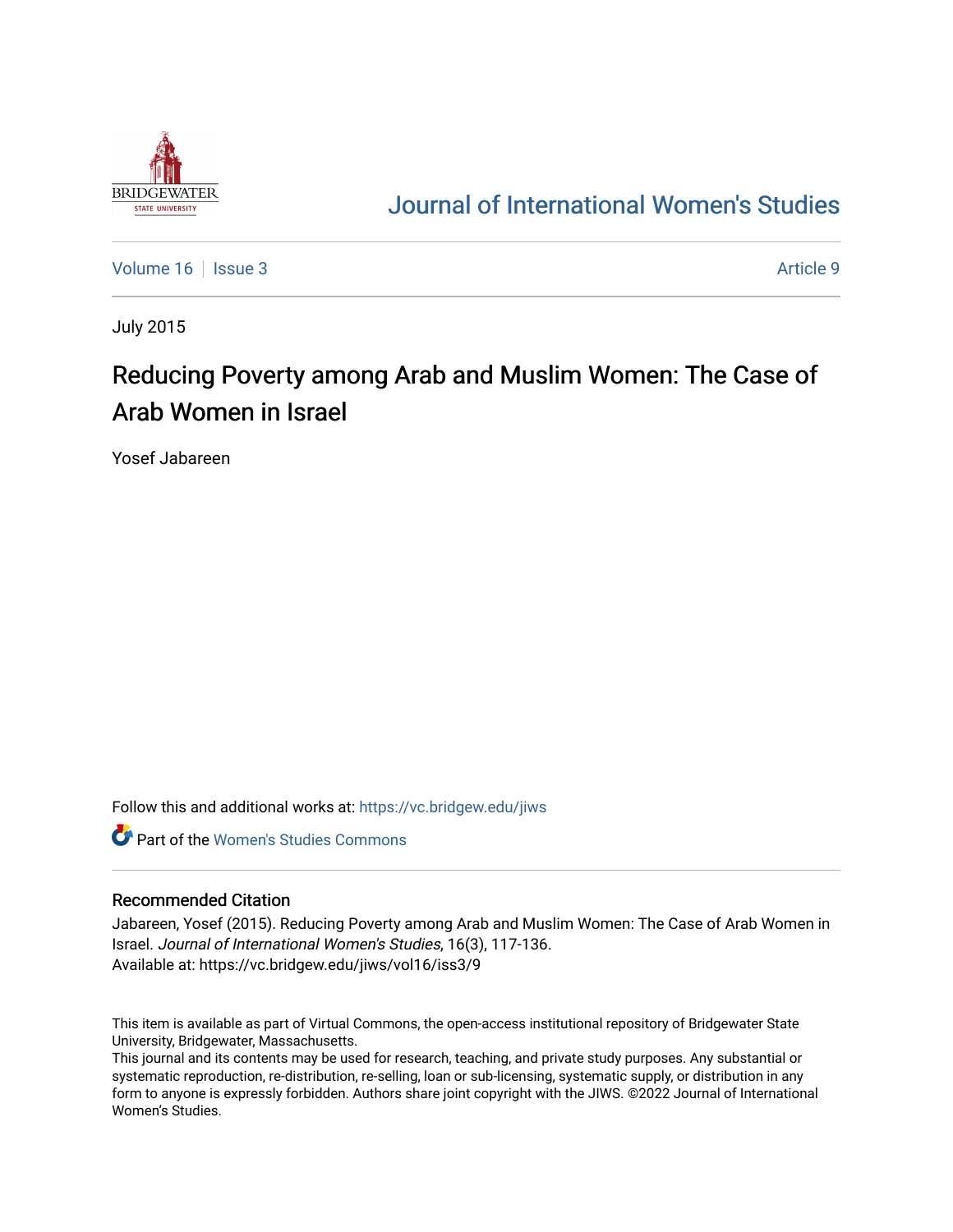#### Jabareen: Reducing Poverty among Arab and Muslim Women

This journal and its contents may be used for research, teaching and private study purposes. Any substantial or systematic reproduction, re-distribution, re-selling, loan or sub-licensing, systematic supply or distribution in any form to anyone is expressly forbidden. ©2015 Journal of International Women's Studies.

#### **Reducing Poverty among Arab and Muslim Women: The Case of Arab Women in Israel**

By Yosef Jabareen $<sup>1</sup>$ </sup>

#### **Abstract**

The international experience suggests that work is the best way of lifting families out of poverty. Thus, this paper assumes that one crucial policy, among many others, aimed at poverty reduction is to increase the women's participation in the labour market and their access to decent work. This issue is critical among Arab and Muslim women around the world in general and among Arab women in Israel since the participation rate of women in the labour market is quite low and about 55% of the Arab families live under the poverty line. Therefore, this paper aims to identify the reasons behind the low rate of Arab female participation in the labor market, and based on that to propose a framework for increasing their participation rate and reducing poverty among them and their households. An empirical study, based on 574 personal interviews, was conducted among unemployed Arab women in Israel. This paper identified four major domains that affect the level of employment participation: the *socio-cultural domain*, the *ethno-political domain*, the *personal domain*, and the *spatial domain.* Eventually, the paper proposes interference policies based on these domains in order to reduce poverty among Arab minority women in Israel.

*Key Words:* Arab Women, Palestinians, Gender, Employment, Ethnic Conflict, Poverty

#### **Introduction**

 $\overline{a}$ 

Gender inequalities in areas such as wage conditions, sectors of economic activity, job and occupational segregation, vulnerable employment shares, and labor force participation rates are a persistent feature of contemporary day labor markets around the globe (ILO, 2009). This is amply illustrated by the fact that the 2008 world labor force participation rate of 65.1% comprises rates of 77.5% for men and 52.6% for women. However, it must also be noted that global male and female labor force participation rates have been showing signs of transformation in recent decades, albeit at a very slow pace (ILO, 2014). Internationally, perhaps the most striking aspect of female labor force participation in recent years has been its steady, linear upward trend (Cohen and Bianchi, 1999; Cohen et al., 2009). Yet, the lowest regional female labor participation rate belongs to the Middle East, at a conspicuously low rate of 21.3% (in contrast to 68.8% among males) in comparison to 56.8% and 64.2% in Sub-Saharan Africa and East Asia respectively (ILO, 2010: 48). In the Middle East, Arab countries continue to stand out as having the lowest female participation rates of all (ILO, 2010; UNDP, 2006). The case of Israel in this context is particularly interesting. Even though Israel has an advanced economy, labor participation among Arab females in the country is nonetheless extremely low, standing at 21.1% in 2008 (Jabareen et al., 2010; CBS, 2010).

<sup>&</sup>lt;sup>1</sup> Yosef Jabareen is Professor of Urban Planning at the Faculty of Architecture and Town Planning at the Technion  $-$ Israel Institute of Technology.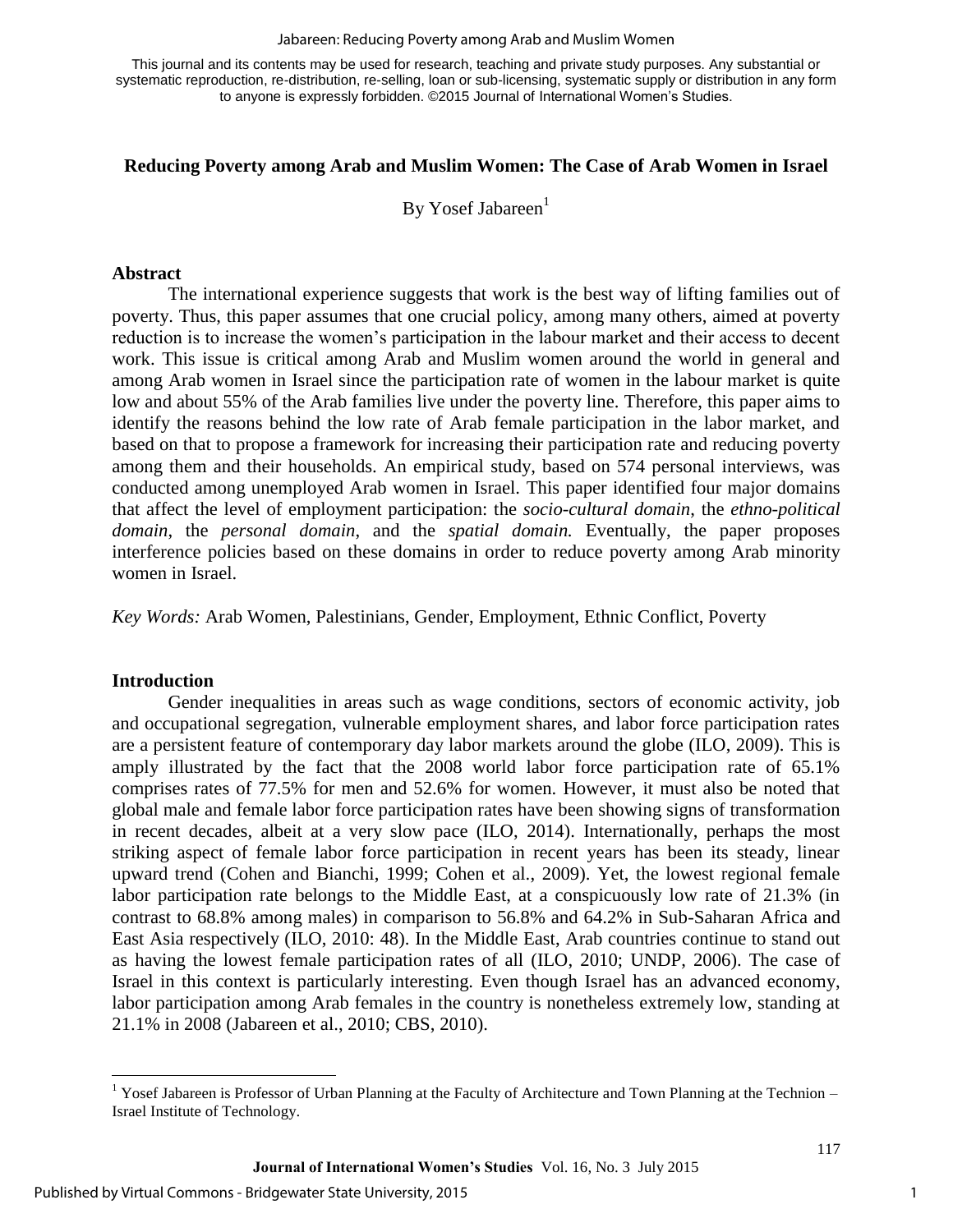The *Global Employment Trends 2014* (ILO, 2009, 2014) suggests that the gender gap in employment continues to be large in developing countries, with a general tendency towards a further widening, and that decent work deficits are the primary cause of poverty and social instability and that access to full and productive employment and decent work is crucial for all. Importantly, the international experience suggests that "work is the best way of lifting families out of poverty" (OECD, 2010: 3). Thus, this paper assumes that one crucial policy, among many others, aimed at poverty reduction is to increase the women's participation in the labour market and their access to decent work. This issue is a critical among Arab and Muslim women around the world in general and among Arab women in Israel since the participation rate of women in the labour market is quite low. This paper assumes also that it is crucial to understand the low rate of Arab women participation in the labour force prior to developing policies towards increasing their participation and reducing poverty rate consequently. Therefore, this paper aims to identify the reasons behind the low rate of Arab female participation in the labor market, and based on that to propose a conceptual framework for increasing their participation rate and reducing poverty among them and their households.

The statistic, reflecting not only women's low employment rate but a broader distinctive pattern of gender inequality, female poverty and marginalization from economic life in general, raises several crucial questions: What accounts for this unique social phenomenon? Is it primarily the result of Arab and Muslim culture and social structures, as most scholars assume? Or, is female labor participation impacted by other important factors as well?

The scholarship on Arab female labor participation rates has generated valuable knowledge that has contributed to our understanding of the phenomenon. Still, the majority of studies undertaken thus far have been concerned with only a few aspects of the phenomenon. Most suggest cultural interpretation as the major determining factor, while others examine socioeconomic variables, fertility rates, education, female structural adjustment, stage of state development, economic structure, and social and cultural policies as possible explanations for the phenomenon (Assaad, 2003; Doumato and Posusney, 2003; Lewin-Epstein and Semyonov, 1992; Moghadam, 1998, 2005; Nassar, 2003; Tzannatos and Kaur, 2003).

The cultural explanation is based on the premise that women in Arab and Muslim societies are "perceived as wives and mothers, and gender segregation is customary, and sometimes legally required," and that "whereas economic provision is the responsibility of men, women must marry and reproduce to earn status" (Moghadam, 2003: 4; see also Lewin-Epstein and Semyonov, 1992). In *Beyond the Veil*, Fatima Mernisi (1987) draws attention to the specific forms of the gender labor divisions in Muslim societies, particularly as they occur within the family. Apparently, in Arab countries, an extreme form of occupational gender segregation is typical, based on cultural attitudes regarding female family roles and appropriate and inappropriate occupations and professions (Moghadam, 2002; 2003). The family structure in the Middle East has been described as extended, patrilineal, patrilocal, patriarchal, endogamous, and occasionally polygynous (Baraket, 1993), and patriarchal ideology and family structure have persisted for centuries despite the challenges posed by the modernization of Arab countries. As a result, women's legal status and social position are worse in Muslim countries than anywhere else in the world. According to socioeconomic indicators and gender statistics, women in the Arab region are more disadvantaged socially, economically, and politically on average than women in other world regions, not to mention women in regions with similar income levels and/or at similar stages of economic development, such as Latin America and Southeast and East Asia (Moghadam, 2005: 3).

2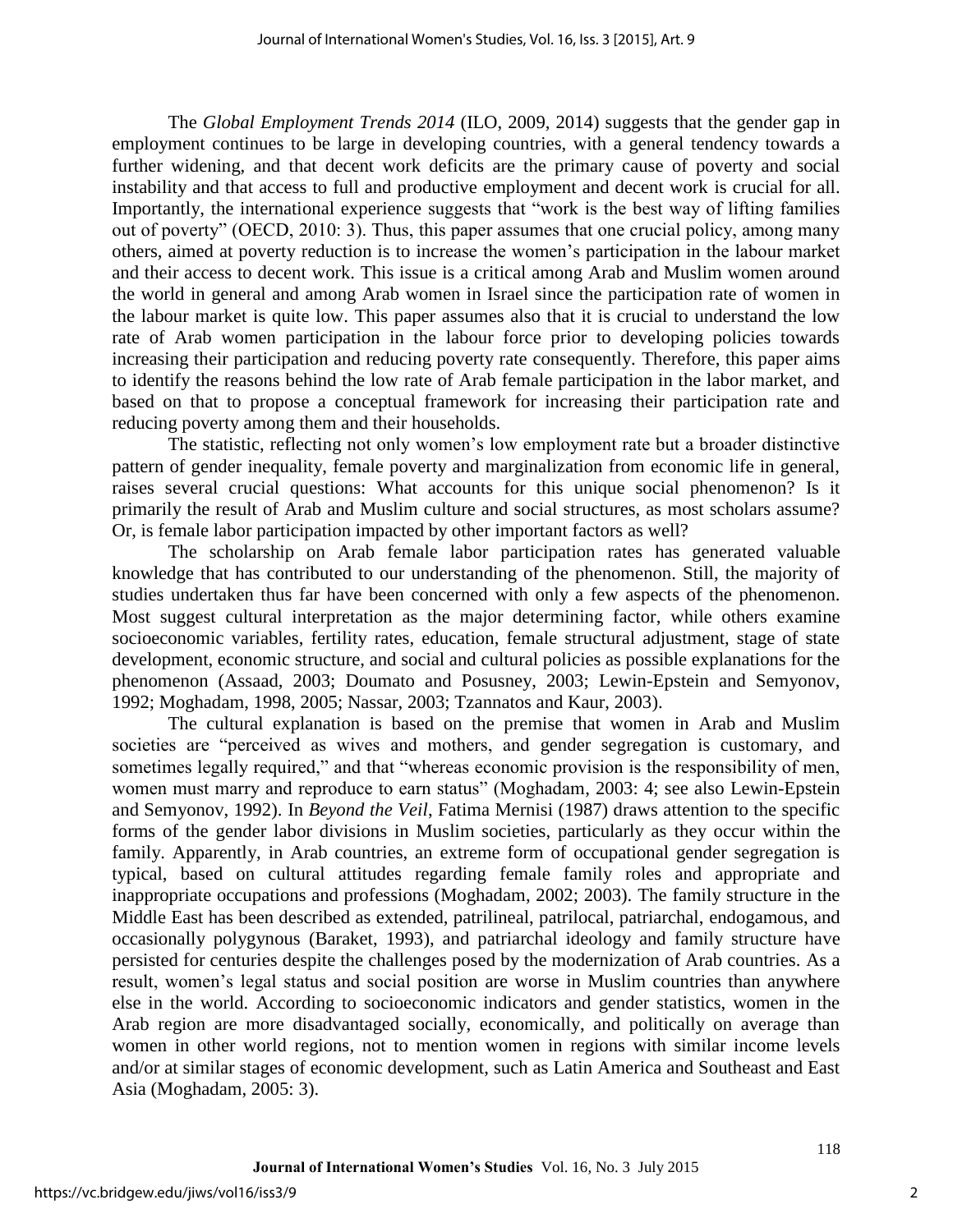A weakness of the existing scholarship on the subject is its lack of multifaceted conceptualizing and the fact that it usually overlooks the multidisciplinary nature of the phenomenon. Furthermore, research addressing aspects of the phenomenon other than culture such as race, ethnicity, and gender—remains limited (Hite, 2007). As a result, we lack the conceptual frameworks necessary to understand the reasons behind not only the low rates of female labor participation in Arab societies but of gender inequalities in such societies in general. Therefore, this paper aims to analyze the multifaceted social, cultural, ethnic, personal, familial, spatial and structural factors that shape the participation and non-participation of Arab women in the Israeli labor force, and to assess the impact of these factors on women who do not participate in the labor force. The constructs of the conceptual framework will facilitate the generation of theoretical intervention strategies that may serve to increase the employment rate among Arab women. In order to identify the factors behind female low participation, this paper will focus on Arab women in Israel. An empirical study, based on 574 personal interviews, was conducted among unemployed Arab women in Israel.

#### **The Arab Minority in Israel**

Israel's Arab or Palestinian population makes up about 20% of the population of the country (see Jabareen, 2010a, 2010b, 2014; Zoabi & Savaya, 2011). They became a minority in Israel in the aftermath of the 1948 war and the establishment of the state, when most Arabs living in the area incorporated into Israel became refugees in neighboring Arab countries.

Arab women in Israel live in a context of Arab culture, and their surrounding society shares many social, religious, and cultural characteristics with the Arab world. Arab society in Israel, as elsewhere, is collective, hierarchical, and patriarchal (Al-Krenawi and Graham, 2005; Barakat, 1993; Dwairy, 2004) and is currently undergoing a gradual transition to a more individualistic and liberal form of society (Abu-Bakr and Dwairy, 2004; Al-Haj, 1989; Haj-Yahia, Bargal and Guterman, 2000; Lowenstein and Katz, 2000). The collective dimension, however, is still dominant (Barakat, 1993; Dwairy, 2001; Haj-Yahia and Edleson, 1994), and the society as a whole remains largely conservative and religious.

Like the Arab minority as a whole, Arab women in Israel include members of three religious groupings: Muslims (80%), Christians (10%), and Druze (10%). They live in Israel, which has an advanced economy and a democratic and liberal political system. They constitute part of an ethnic minority struggling for equal rights in a variety of social fields, including employment.

For these reasons, the proposed case study of Arab females in Israel stands not only to provide us with insights regarding culture, gender, and employment in an Arab and primarily Muslim society and ethnicity, gender, and employment in an advanced economy, but also promises to make an important contribution to the construction of conceptual tools to better understand female labor participation among Arabs in Israel and elsewhere.

#### **Poverty in Israel and Among Arab Minority**

In Israel, poverty is more widespread than any of the 30 OECD countries (OECD, 2010). Importantly, the poverty level among Arabs in Israel is about 4.5 fold the average of the OECD countries as Figure 1 shows. Figure 1 presents poverty rates in various countries in the OECD and among Arabs in Israel (OECD, 2010). Income poverty rate is the percentage of population in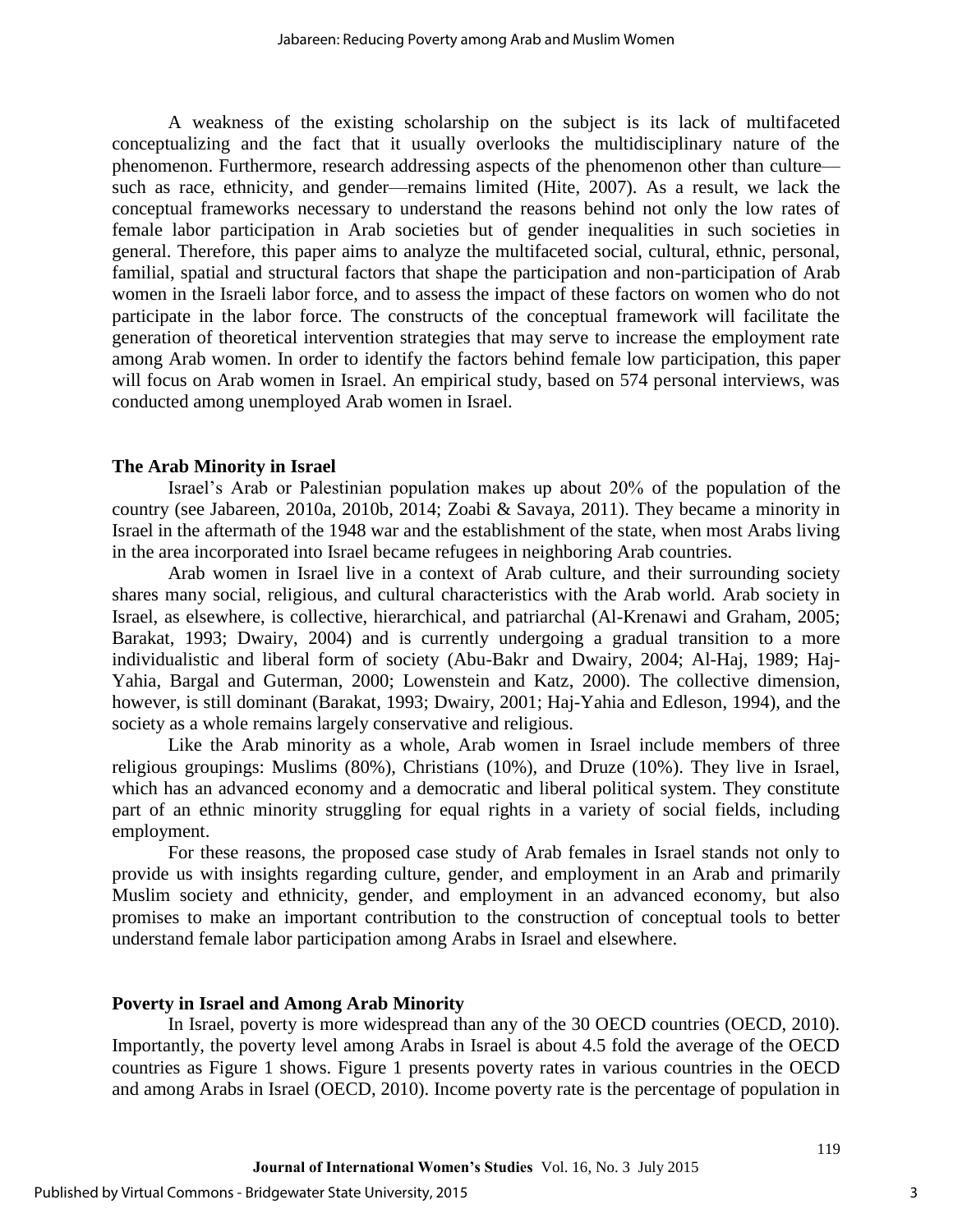households with income of less than half the national median (OECD, 2010). Arab minority males and females are much less likely to have jobs, and they are more likely to be poor than the general Jewish population in Israel (OECD, 2010). Moreover, the poverty level among Arabs in Israel has consistently remained at about four times the levels of poverty among Israeli Jews, as Figure 2 and Table 1 demonstrate.

According to the OECD (2010), there are several factors that explain why Arabs tend to have poorer outcomes on a range of socio-economic measures: (1) structural issues, such as differences in education systems; (2) regional differences in infrastructure investment; and (3) mistrust between communities arising from the Arab-Israeli conflict. Moreover, the OECD states that "unfortunately, policies to redress discriminatory practices have had limited effectiveness" (2010: 3). Importantly, the OECD report suggests that based on the international experience, "work is the best way of lifting families out of poverty" (2010: 3).

It is important to mention that the system of calculating the dimensions of poverty used by the OECD is similar to that developed by the National Insurance Institute and used in Israel; both define the median disposable financial income as the relevant indicator of standard of living and define the poverty line as half of that. However, the system of translating the number of persons in a family to standard persons ("equivalence scale") differs by country (Barkali, Endeweld, Fruman, and Gottlieb, 2011: 33).



**Figure 1. Poverty Rates: Israel, OECD countries, and Arabs in Israel (50 Percent of the Current Median Income)**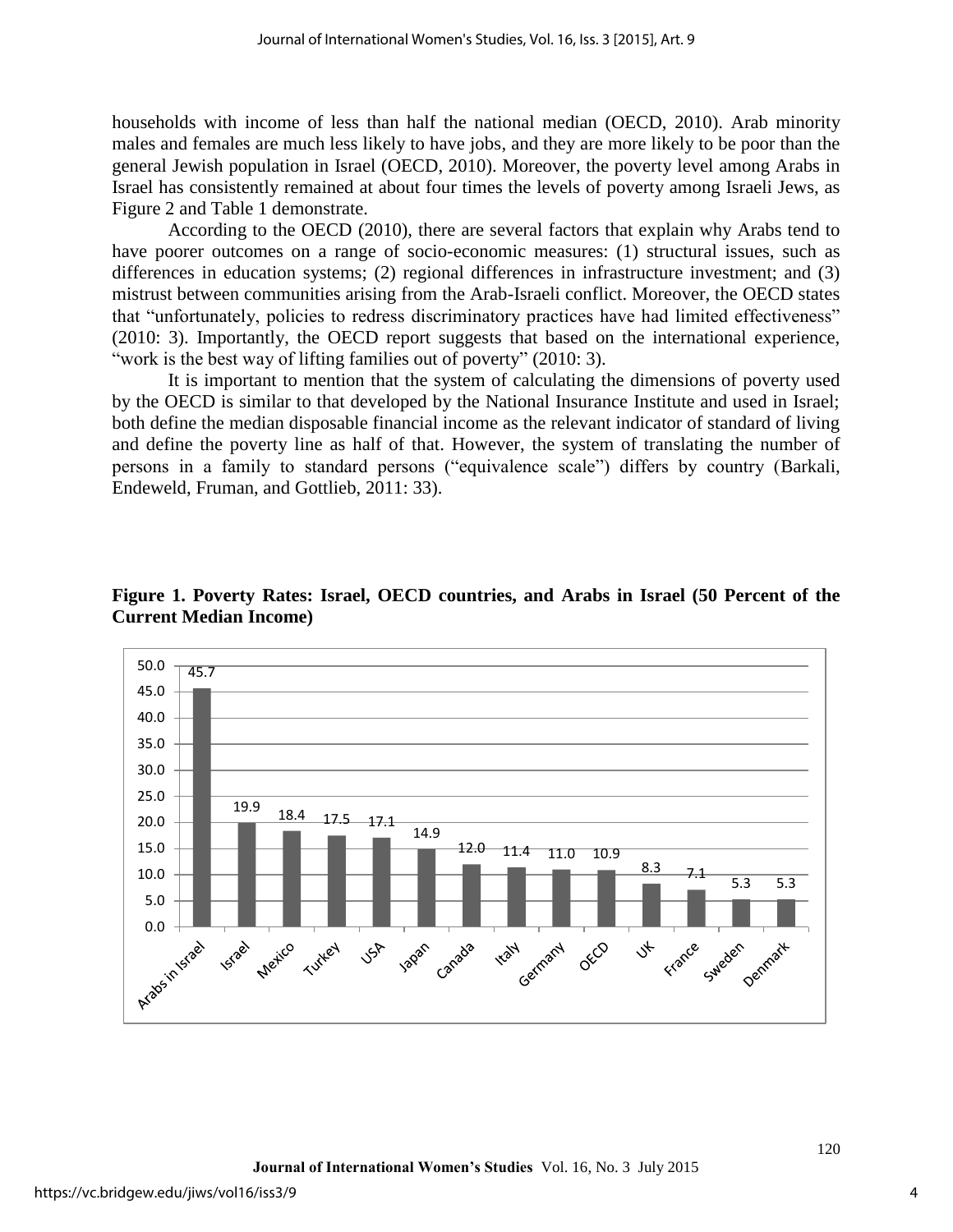

**Figure 2. Poverty Rate among Jewish and Arab Families in Israel (%)** 

**Table 1. Poverty Rate among Families, Persons, and Children (%)** 

| <b>Years</b> | Arab     | <b>Jewish</b> | families | persons | children |
|--------------|----------|---------------|----------|---------|----------|
|              | families | families      |          |         |          |
| 1999         | 40.6     | 13.3          | 17.8     | 18.8    | 24.9     |
| 2000         | 42.9     | 12.6          | 17.6     | 19.6    | 26.9     |
| 2001         | 45.3     | 12.8          | 17.7     | 19.6    | 26.9     |
| 2002         | 44.7     | 12.9          | 17.7     | 20.0    | 28.1     |
| 2003         | 48.4     | 14.9          | 19.3     | 22.4    | 30.8     |
| 2004         | 49.9     | 15.9          | 20.3     | 23.6    | 33.2     |
| 2005         | 52.1     | 15.9          | 20.6     | 24.7    | 35.2     |
| 2006         | 54.0     | 14.7          | 20.0     | 24.5    | 35.8     |
| 2007         | 51.4     | 15.0          | 19.9     | 23.8    | 34.2     |
| 2008         | 49.4     | 15.3          | 19.9     | 23.7    | 34.0     |
| 2009         | 53.5     | 15.2          | 20.5     | 25.0    | 36.3     |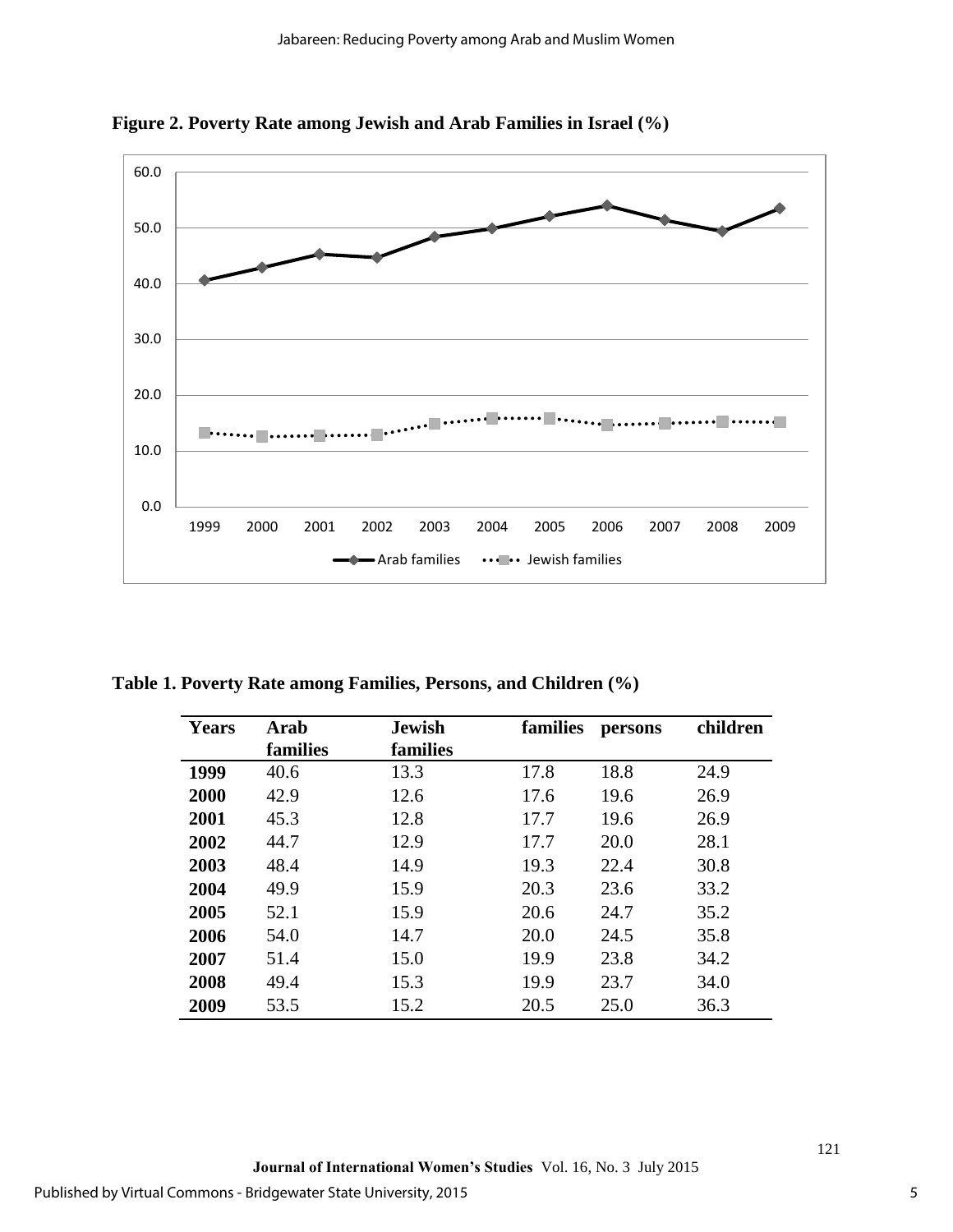| Year | <b>Males</b> | females |  |
|------|--------------|---------|--|
| 1999 | 15.2         | 17.1    |  |
| 2002 | 16.2         | 16.9    |  |
| 2003 | 17.4         | 18.8    |  |
| 2004 | 18           | 19.7    |  |
| 2005 | 18.7         | 20.2    |  |
| 2006 | 18.2         | 19.6    |  |
| 2007 | 18.1         | 19.2    |  |
| 2008 | 17.6         | 19.5    |  |
| 2009 | 18.8         | 20      |  |

**Table 2. Poverty in Israel by Gender** 

The economic and employment conditions of Israel's Arabs in general, and the employment prospects of Arab women in Israel in particular, have captured the attention of many scholars (e.g. Azaiza, Abu-Baker, Hertz-Lazarowitz, and Ghanem, 2009; Jabareen, 2007, 2010; Khattab, 2002, 2005; Kraus and Yonay, 2000; Lewin-Epsein, and Semyonov, 1992, 1994; Rosenhek and Shalev, 2000; Rosenfeld, 1978; Sa'di, 2003; Semyonov, 1988; Shavit, 1992). The labor force participation rate among female Arabs in Israel is one of the lowest in the world, standing at 21%, in comparison to 57% among Jewish women in 2008 (Jabareen et al., 2010; CBS, 2010). In the same year, the employment rate of Arab and Jewish males of labor age (15- 65) was 62.4% and 61.5% respectively. Recent decades have witnessed a marked improvement among Israel's Arabs in the realm of education, with the average number of years of schooling increasing from 1.2 to 11.3 between 1961 and 2007, an increase of more than 900%. This dramatic increase in education, however, has not been adequately reflected in the employment sphere, a phenomenon that according to the OECD is unprecedented in the world economy (2009). According to a survey carried out in 2008 by the Central Bureau of Statistics (CBS), 9,000 of Israel's 10,000 female Arab university graduates who were unemployed at the time had lost hope of finding a job. If the policy of non-intervention in the Arab employment sector continues, the number of unemployed Arab university graduates in Israel is expected to reach 30,000 in five years (Jabareen et al., 2010). In 2007, the average gross monthly wage in the Arab sector was NIS 5,419, in comparison to NIS 8,056 in the Jewish sector. Statistics from the same year reflected a 23% gap between the wages of Arab and Jewish women, and indicated that approximately 50% of all Arab families in Israel live below the poverty line, in comparison to about 15% of Jewish families (Jabareen et al., 2010).

#### **Methods**

Data collection was based on personal interviews during June-July 2008 in which Arabic language questionnaires were administered among a sample of 580 Arab women who do not participate in the labor force. The research questionnaire contained the following general subject areas: (a) personal, family, demographic, and socioeconomic traits of the participants; (b) questions regarding participants' personal attitudes towards family, social, cultural and religious values and beliefs regarding the employment; (c) questions regarding participants' personal preferences toward future employment and willingness to participate in the labor force, including

6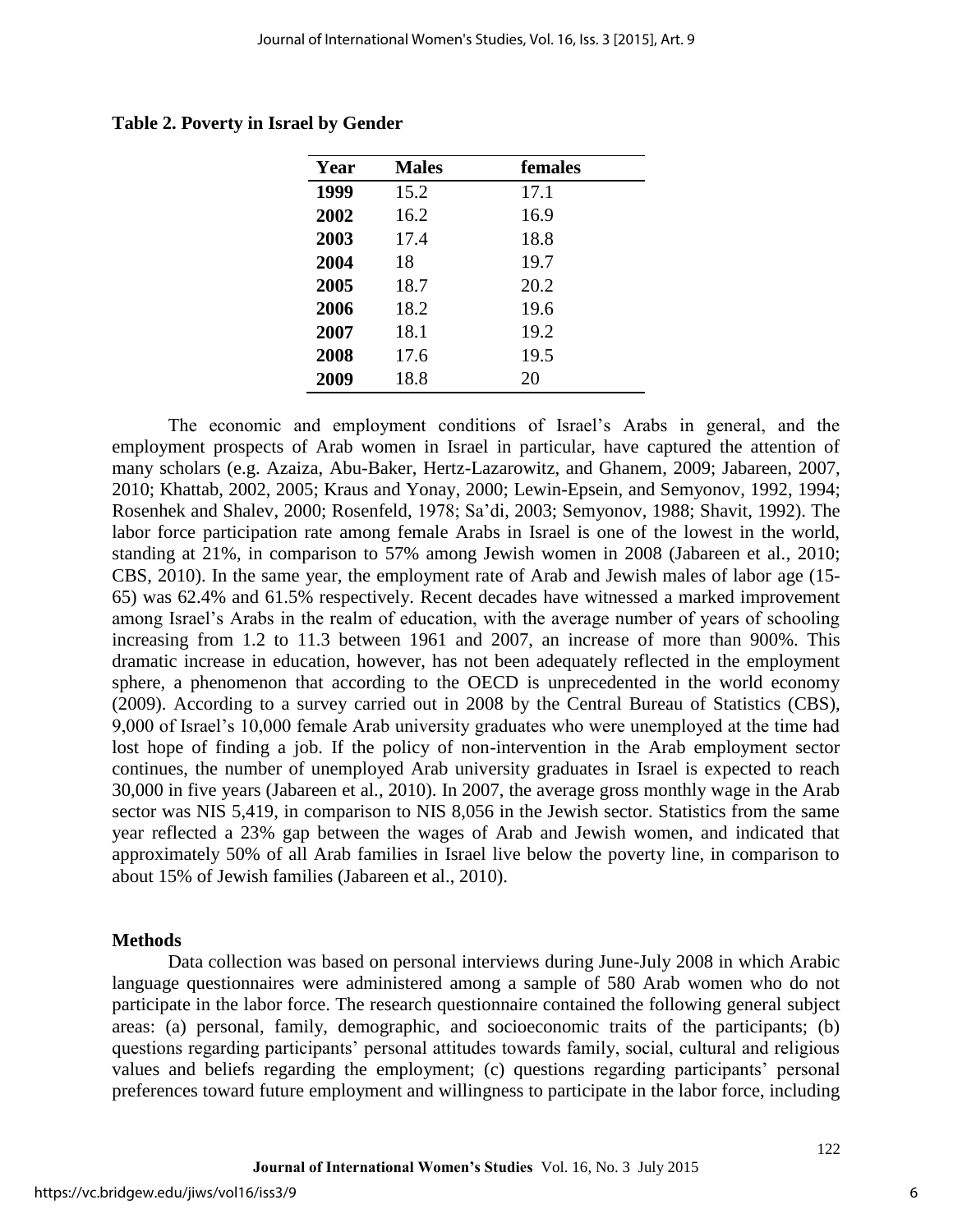where, when, and in what occupation; (d) questions on the barriers faced by participants in participating in the labor force; (e) questions regarding spatial variables regarding employment such as transportation.

#### *Sampling*

The study was based on a random stratified cluster sampling method. The sampling frame is divided into one stratum and two clusters as follows:

Stratum a: *Spatial distribution*: (1) Cities with more than 30,000 residents; (2) towns with 10,000-30,000 residents; and (3) small towns and villages with less than 10,000 residents.

Cluster a: *Religion*: According to the Arab population composition: (1) Muslims; (2) Arab Christians; and (3) Druze.

Cluster b: *Regional distribution*: (1) Northern Israel; (2) the Negev Desert (mostly Bedouins); (3) the Triangle region; and (4) Israel's ethnically mixed towns.

#### *Procedure*

Personal interviews with the participating Arab women within the labor age were conducted one-on-one using structured questionnaires. Interviews were carried out by female Arab students who were selected for the task based on experience. Female interviewers have better access to Arab women, particularly in small villages and the Negev desert, where most Arab Bedouin live.

#### *Participants*

All respondents in the sample were 18 years or older. 52.9% were between 18 and 29 years old, 22.1% were between 30 and 39 years old, 17.3% were between 40 and 49 years old, and 7.7% were 50 years or older. The mean of age was 31.5 years old (SD, 10.4). Material status: 35.3% were single, 58.3% were married, 4% were widows, 2.3% were divorced, and the rest were single family mothers (0.2%). Among the participants, there were 11% Arab Christians, 19% Druze, and the remaining 70% were Muslims.

In the sample, the household average is 4.9 persons (SD, 2.15), which is the same as the average among the Arab population in Israel according to the census of 2008 (CBS, 2012). Only 1.6% had a one-person household, 8.3% were living in a two person household, 15.1% were living in a household of three persons, 18.8% were living in a household of four persons, 21.2% were living in a household of five persons, and 35.1% were living in a household of six persons or more. Among married women, the fertility rate (the average of number of children) is 3.46 children (SD, 2.31). Among them, 8.6% have no children, 11.6% have one child, 17.5% have two children, 17.3% have three children, 15.1% have four children, and the rest, 29.9%, have five children or more. Importantly, the average number of children who still live with the mothers is 3.2 children. The average age of those who live with the mothers is 10.9 years. Moreover, 31.7% among these women have children at home 5 years or younger, about half of the women have children younger than 9 years old, and 20% among them have children over the age of 18.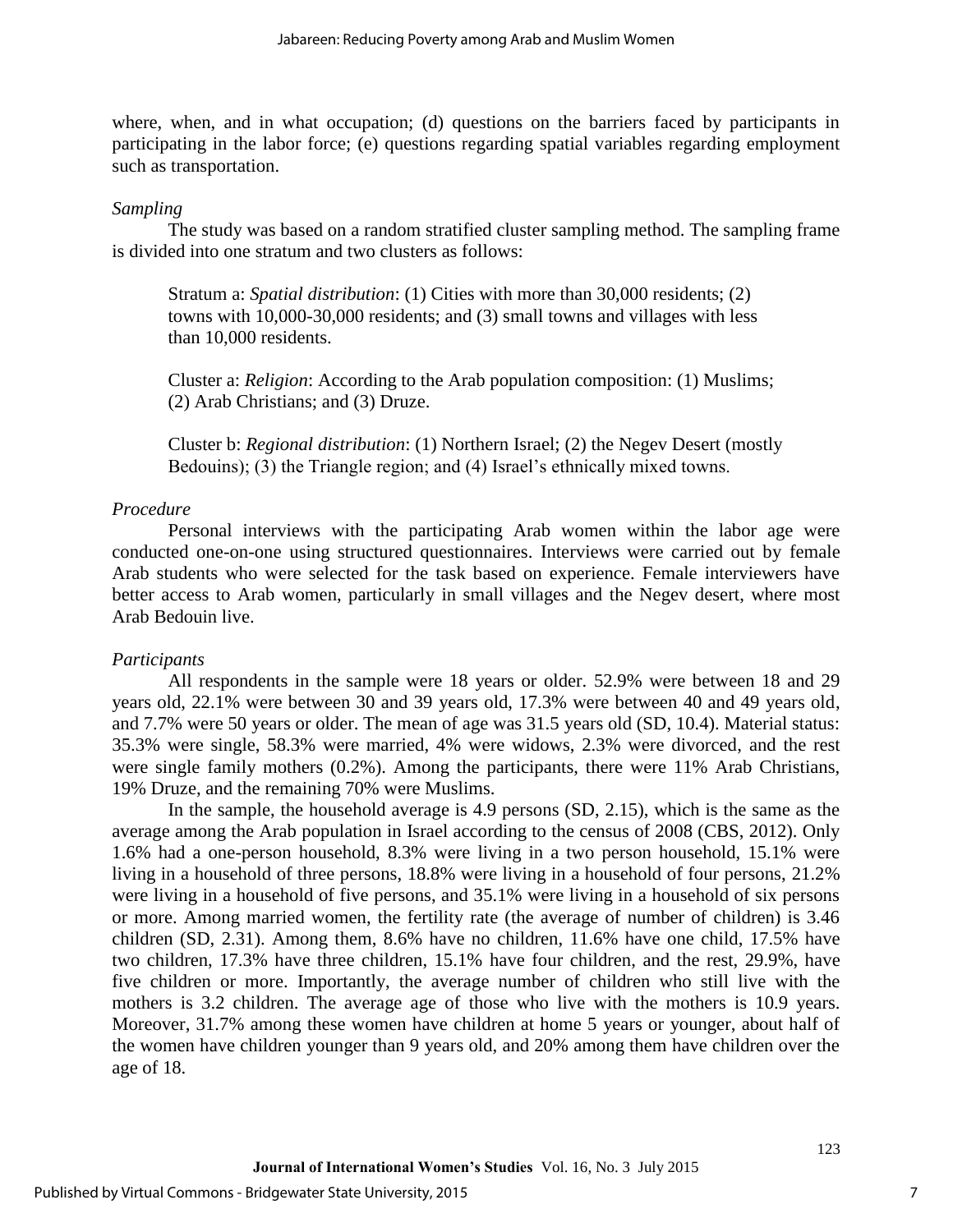Interestingly, 54% among the participants have never been employed. The average number of employees in the participants' households is 1.27 employees (SD, 0.9). About 13.3% of the households have no employees at all, while 59% have only one employee; 17.9% have two employees, and the rest, 9.8% of the households, have 3 employees or more. About 8.7% of the participants perceive their household economic status as "excellent" and 38.1% as "good", and the rest perceive it as "bad" (38.2%) and "extremely bad" (15%).

Similarly to the Arab minority in Israel, about 94.6% among the participants' households privately own their apartment. The average room in the participants' apartments is 4.6 rooms, and the housing density is 1.1 persons per room.

The average education among the women is 10.9 years (SD, 3.3). About 30% of the women did not complete high-school, 45.8% have completed their high-school degree, 8.5% have professional certificate, and the rest, 15.6%, have an academic degree.

### **Results**

### *Factors: Why Arab Women Do Not Work*

As shown in Table 1, the results of this study demonstrate that there are several factors that prevent and negatively contribute to female participation in the work force. These are:

- *1. Lack of jobs:* This factor appears as one of the most important factors contributing adversely to the female participation rate. Slightly more than half the participants (52.6%) argue that they do not participate in the work force because of the lack of jobs. Among those women, about 32% argue that there is a lack of jobs in their city and town.
- *2. The burden of the housework:* About one third of the women argue that the burden of the work at their household prevents them from working outside the house. Usually, Arab and Muslim women are most responsible for many forms of household works, in addition to the reproduction and education of their children.
- *3. Lack of qualifications*: About one fifth of the participants suggest that they do not have the adequate qualifications for jobs. In other words, they do not have the proper human capital to be employed.
- *4. Cultural reasons*: About 18% of the participants suggest that their families "do not let me work" for social and cultural reasons.
- *5. Learning in university*: About 12% of the participants suggest that they do not work because they are enrolled at universities.
- *6. Children*: Some women, about 5%, suggest that they do not work since they have children at home and they cannot leave them.
- *7. Helping old parents at home:* About 3% suggest that they do not participate in the labor market because they help their elderly parents at home.
- *8. Do not want to work:* Some women, 3%, suggest that simply they do not want to participate in the labor market.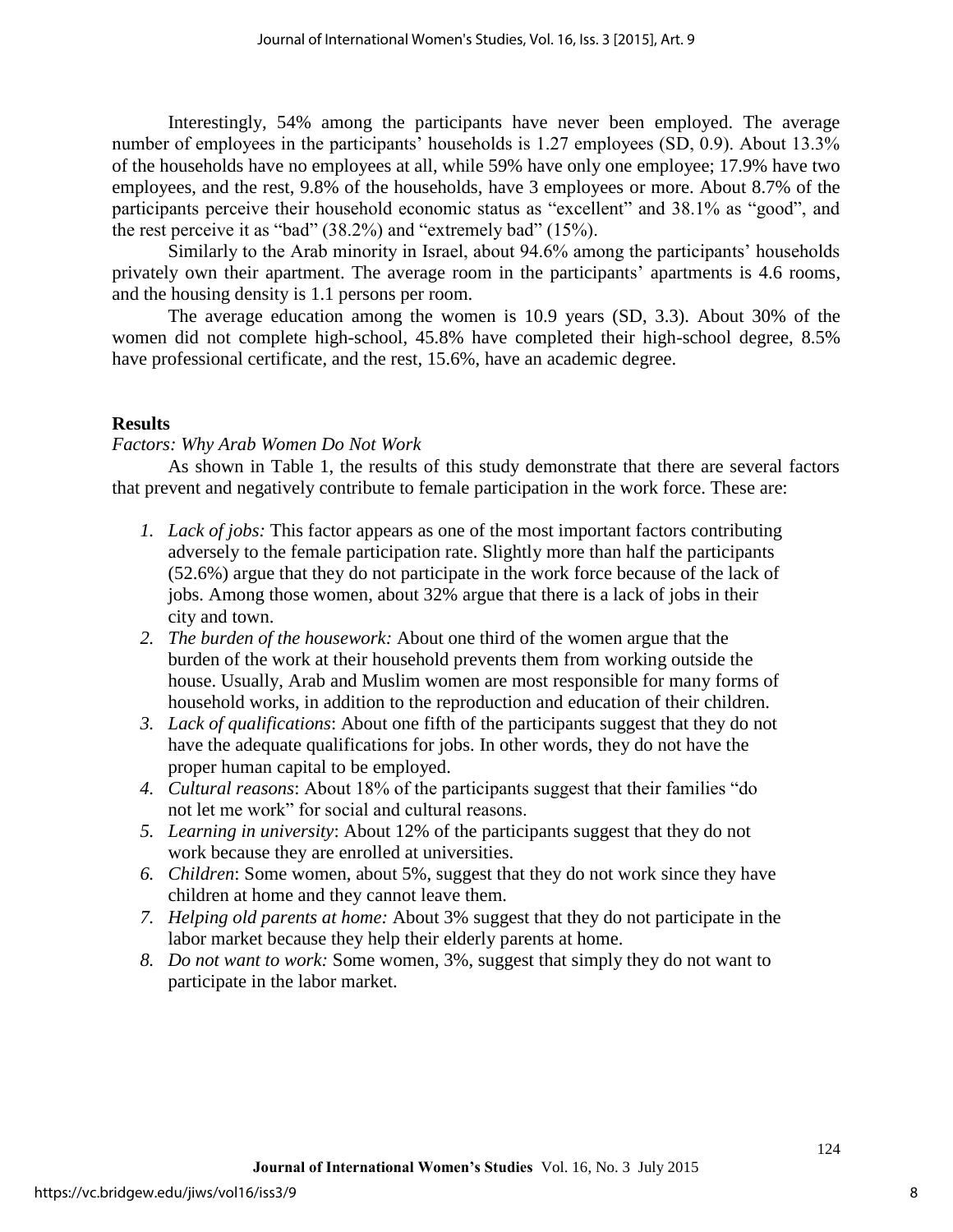| <b>Factor of not working</b>           | Percentage | Arab           | Arab              | Arab  |  |
|----------------------------------------|------------|----------------|-------------------|-------|--|
|                                        | $(n=578)$  | <b>Muslims</b> | <i>Christians</i> | Druze |  |
|                                        |            |                |                   |       |  |
|                                        |            |                |                   |       |  |
| Lack of jobs in general                | 36.9       | 38.0           | 48.0              | 31.0  |  |
| Lack of jobs "my city"                 | 21.0       | 20.0           | 27.0              | 17.0  |  |
| Lack of jobs                           | 15.9       | 18.0           | 21.0              | 14.0  |  |
| Burden of work at home: "I do a lot of | 30.5       | 39.0           | 32.0              | 16.0  |  |
| work at home"                          |            |                |                   |       |  |
|                                        |            |                |                   |       |  |
| Lack of qualifications (Human capital) | 22.1       | 29.0           | 5.0               | 6.0   |  |
| My family do not let me work           | 17.6       | 30.0           | 2.0               | 8.0   |  |
| Learning in university (student)       | 12.0       | 10.0           | 22.0              | 13.0  |  |
| Health                                 | 7.6        | 6.0            | 8.0               | 22.0  |  |
| Transportation                         | 6.7        | 5.0            | 0.0               | 3.0   |  |
| Children                               | 5.0        | 5.0            | 6.0               | 14.0  |  |
| Helping old parents at home            | 3.3        | 3.0            | 0.0               | 1.0   |  |
| Don't want to work                     | 3.3        | 6.0            | 2.0               | 2.0   |  |
|                                        |            |                |                   |       |  |

## **Table 3. Reasons Why Women Do Not Participate in the Labor Market (%)**

## *Women Preferences Regarding Employment in the Future*

We asked the participants, who are unemployed at present, "If possible, will you be willing to participate in the labour market?" Interestingly, about 43%, as Table 2 shows, among the participants suggested that they are willing to participate in the labor market immediately if they have the opportunity to do so. This is a quite dramatic finding which suggests that the sum of the 20% of the Arab women who participate in the labor force at the present and those who are willing to participate (43% out of 80% who do not participate=34.4%) reaches about 55%. If we add to this the students and those with health problems the figures will be much more promising.

## **Table 4. Unemployed Women's Willingness to Participate in the Labor Market**

|                                             | % $(N=573)$ |
|---------------------------------------------|-------------|
| Yes will participate in the labor market    | 42.8        |
| No will not participate in the labor market | 57.2        |
| Total                                       | 100 O       |

## *Women's Preferences Regarding Place of Employment*

We asked the women where they prefer to do their paid work. The results, as shown in Table 3, suggest that the vast majority (73%) among women preferred to work either in their homes or in their hometown. The rest preferred either outside their hometown or had no preference.

9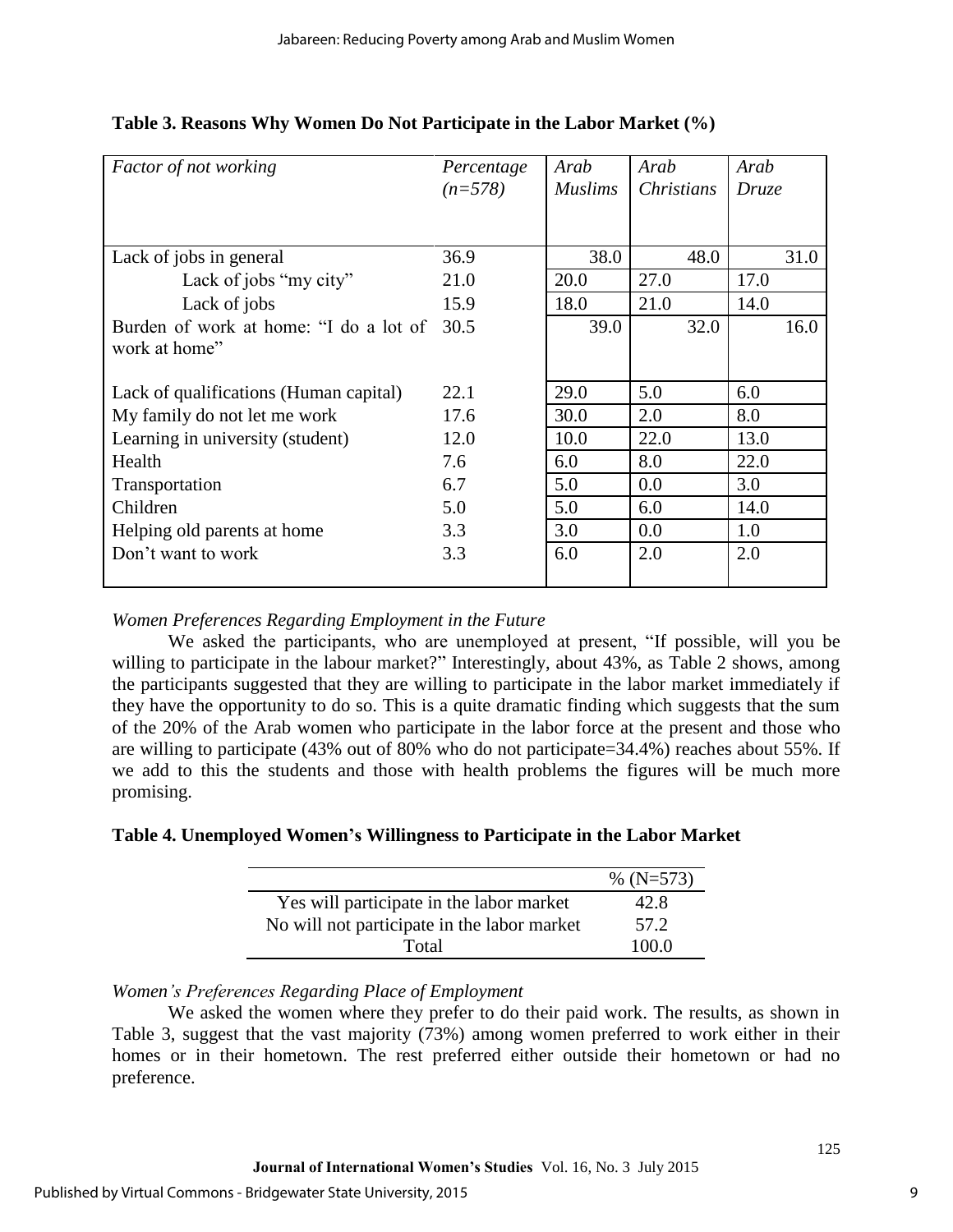|                                      | % $(N=466)$ |
|--------------------------------------|-------------|
| Home                                 | 30.9        |
| In the same hometown where they live | 42.1        |
| Outside their town residence         | 5.2         |
| Anywhere                             | 21.9        |
| Total                                | 100 O       |

## **Table 5. Preferred Place of Employment**

*Women's Preferences Regarding Interference Strategies to Let Them Work* 

We asked the participants "What should be done in order to let you be employed?" The findings show that most of the women ask for creating new jobs either in their hometown (41%) or adequate jobs for women. In addition, they suggest developing the transportation infrastructure and child care (preschool) institutions.

## **Table 6. Interference Strategies for Helping Women Participate in the Labor Force**

| Interference strategies                           | %(N)     |
|---------------------------------------------------|----------|
| Create jobs in my hometown                        | 41 (254) |
| Job training                                      | 35(202)  |
| Create jobs adequate to women qualifications      | 26(151)  |
| Encourage the family to let women work            | 15 (88)  |
| Develop adequate transportation system            | 11(65)   |
| Create jobs in a places designated for women only | 6 (36)   |
| Develop child care institutions during work hours |          |

### *Who Cares about Women's Employment*

We asked the participants "To what extent do various formal and informal institutions take care of the female employment issue?" These institutions include the Israeli Government, ministries, civil society organizations, and local and political leaders as shown in Table 5. The results suggest that according to the women's perceptions, formal and informal intuitions do not really help them in their employment issues. The vast majority of the participants suggest that the Government (76.5%) and its ministries do not help Arab women in their employment issue. It was the Employment Office who got the "best" scores, where about a quarter of the women suggest that this office helps them in finding jobs. Strikingly, the women suggest that the Arab leaders, members of the Parliament (the Kenneset) also do not help them in these issues. Neither, it seems, do the civil society organizations including women's NGOs.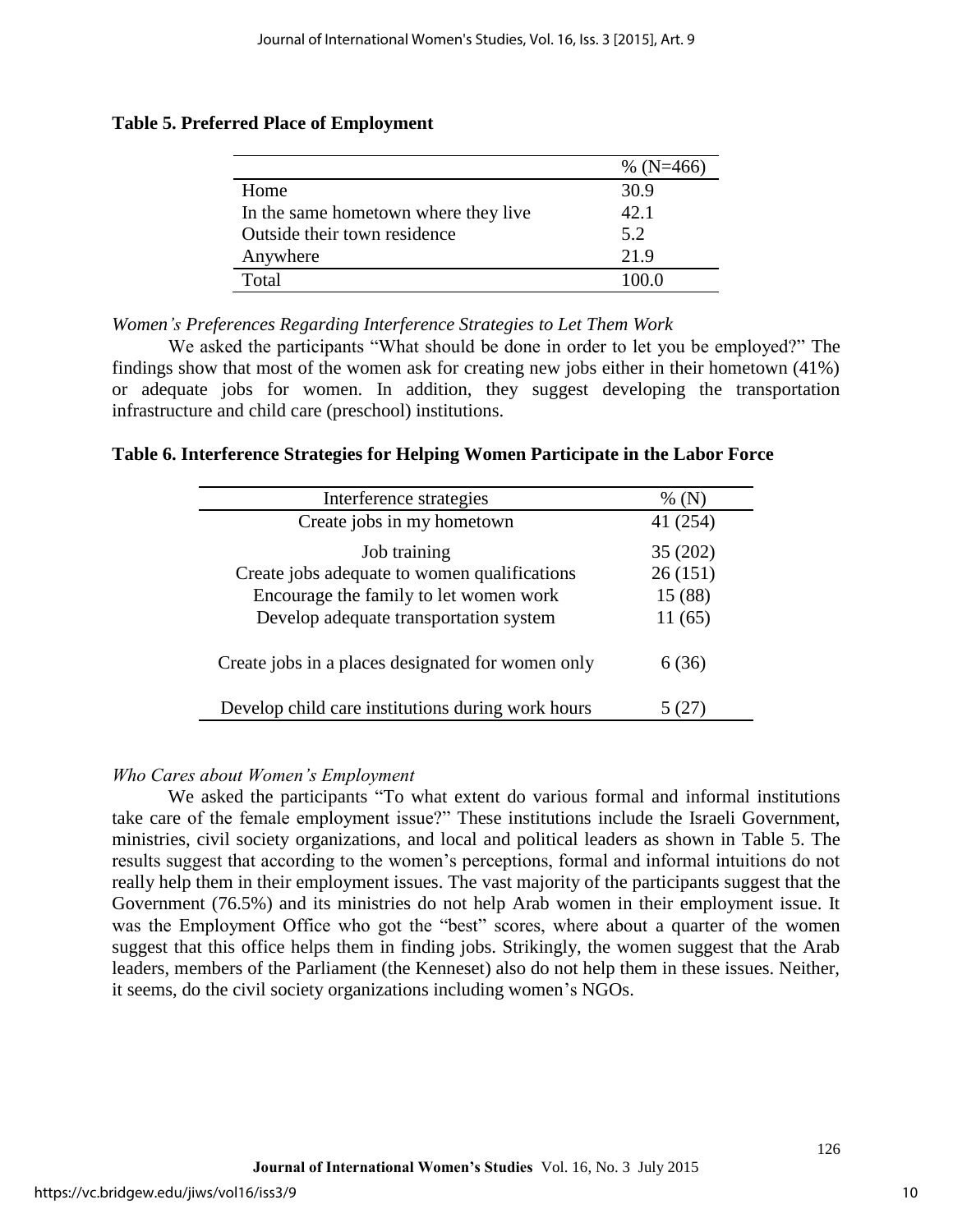| The Institution                                | Do not | Not so much | Help | <b>Total</b> |
|------------------------------------------------|--------|-------------|------|--------------|
|                                                | help   |             |      |              |
| The Government of Israel                       | 76.5   | 14.7        | 8.8  | 100          |
| Ministry of Social Affairs and Social Services | 76.1   | 16.3        | 7.6  | 100          |
| The Employment Office                          | 55.7   | 19.2        | 25.1 | 100          |
| Ministry of Industry, Trade and Labor          | 81.4   | 12.4        | 6.3  | 100          |
| The Arab Mayors                                | 80.5   | 12.3        | 7.2  | 100          |
| The Knesset Members                            | 84.3   | 11.9        | 3.8  | 100          |
| The Arab Members of the Knesset                | 79.6   | 12.3        | 8.1  | 100          |
| The Arab Follow-up Committee                   | 79.3   | 13.5        | 8.2  | 100          |
| Women's NGOs                                   | 68.7   | 14.3        | 17.0 | 100          |
| Civil society organizations                    | 77.4   | 12.7        | 9.9  | 100          |

| Table 7. The Extent to which Institutions and Political Leaders Help Women with Their |  |  |  |  |  |
|---------------------------------------------------------------------------------------|--|--|--|--|--|
| <b>Employment Issues</b> (%)                                                          |  |  |  |  |  |

### **Strategic Policies for Reducing Poverty**

*Increasing Participation in the Labor Force* 

The international literature suggests that there are various reasons for the explanations of the levels of poverty, such as the education level of the household; the dependency ratio or family size; place of living where living in periphery has a positive relation with poverty rate; the state of employment of the household's head; gender; accessibility to infrastructure; and number of employees in the household (Abu-Bader and Gottlieb, 2009; Wodon, 1998; Datt, Simler, Mukherjee and Dava, 2000; Datt and Jolliffe, 2005; Geda, de Jong, Kimenyi, and Mwabu, 2005; ILO, 2009).

Even though there are various explanations for poverty, this paper focuses on the employment rate among women. Following the international experience, "work is the best way of lifting families out of poverty, but tackling the causes of such entrenched and wide inequalities" (OECD, 2010). Importantly, the literature suggests that the vast majority of poor households have one provider or none. In Israel for example, 433,300 families were under the poverty line, among them only 7.4% have two providers or more, and the rest (92.6%) have one provider or less (Barkali, Endeweld, Fruman, and Gottlieb, 2011). That means increasing the rate of Arab women's participation in the labour market, in our case, will probably decrease the level of poverty among Arab families. The probability states that a family with two providers is more unlikely to be under the poverty line, according to the bank of Israel (2012).

Based on the empirical study, and the valuable literature on employment of women, we suggest a conceptual framework for increasing women's participation in the labor force, which we suppose would decrease the levels of poverty among women and their families eventually. In order to build the general strategic policies for increasing women's participation in the labor market and decreasing poverty among them, we identified based on the empirical findings and conceptualized the major factors that affect women's participation rate as follows:

#### *Cultural Factors*

These also could be named *gender factors*, which suggest that "gender analyses of labour markets suggest that it is more difficult for women than men to escape poverty through paid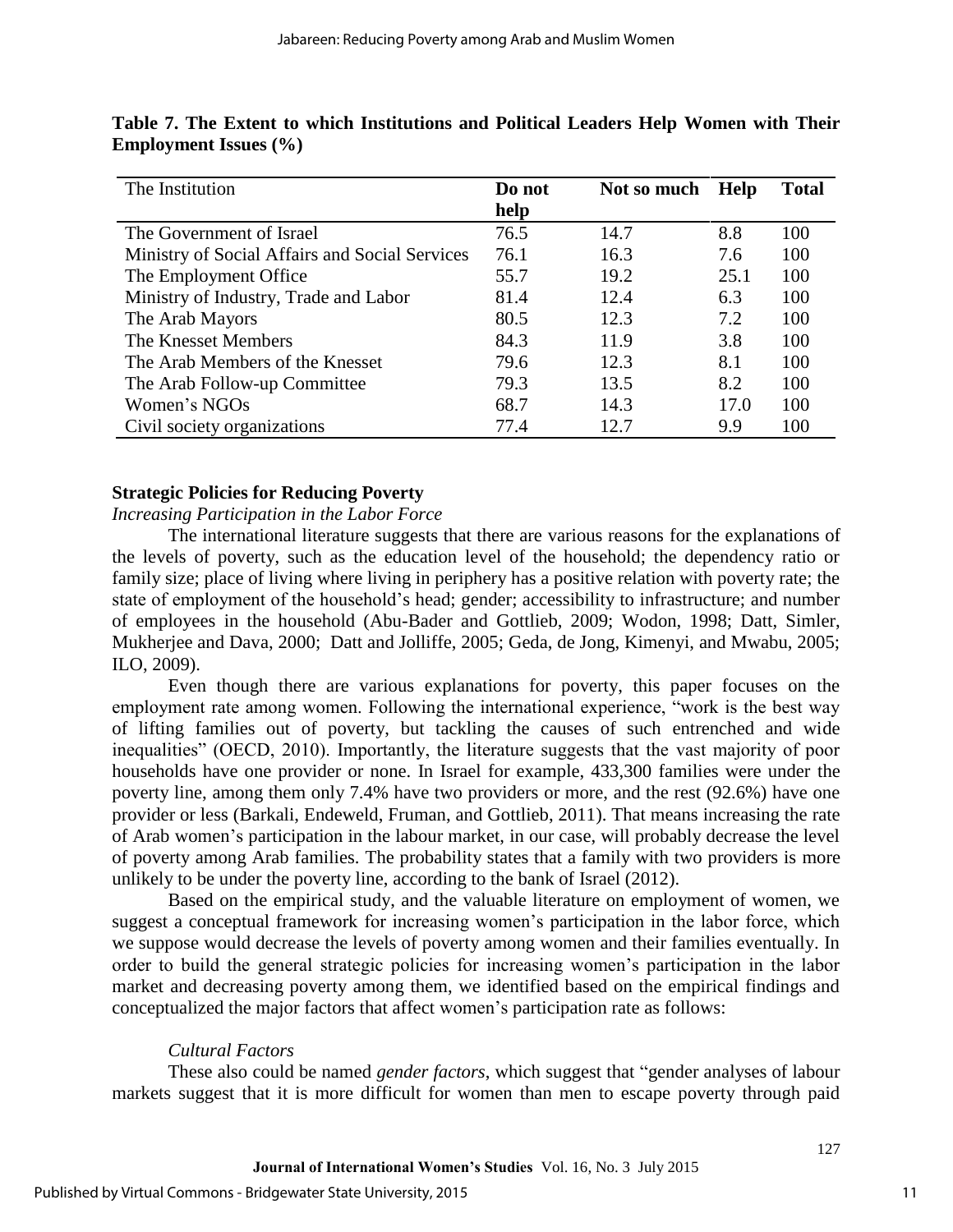work and higher incomes" (Kabeer, 2008: 3). The cultural model has also been used to explain patterns of minority women's participation in Western labor markets and has served in general to explain the mechanisms that restrict women's employment (Khattab, 2002). Much of the cultural perspective is premised on the centrality of family-instilled values (Hite, 2007). Azaiza, Abu-Baker, Hertz-Lazarowitz, and Ghanem assert that "culturally, control of the sexual behavior of women is a problematic issue in Arab society," and that the concept of "family honor" is used to preserve societal structure and the patriarchal nature of the Arab family (2009: 341). Such values and beliefs have been developed throughout history to control women's bodies, as well as their lifestyles and daily life practices. During October 2010, three Arab mothers in Israel were killed by other Arabs under the pretext of "family honor." In conjunction with such practices, a traditional harsh value system has been used to compel women to act within defined roles in all life aspects. As the findings show, about 17% of the participants suggest that their families "do not let them go work" for traditional reasons. In addition, about 31% of the participants suggest that they have a burden of work at home ("I do a lot of work at home") (30.5%), which prohibits them from outside paid work.

#### *Family Traits*

The family circumstance in which women live may affect their prospects of employment. Factors such as material wealth, number of children, and husbands' income undoubtedly influence employment rate and earning (Tienda and Glass, 1985; England, Garcia-Beaulieu, and Ross, 2004). In our study, the participants suggest that they do not work also for reasons that are related to their families: burden of work at home ("I do a lot of work at home") (30.5%), having children (5%), and helping elderly parents (3.3%). England et al. (2004) found that although marriage and husbands' incomes no longer play a significant role in deterring employment, the presence of children does serve to deter employment for all ethnic groups. According to Khattab (2002), "the participation of Arab women in the Israeli labor market is determined primarily by their ethnic and religious affiliation, education, marital status and age.**"**

#### *Ethnicity*

Strikingly, the findings show that the lack of jobs for Arabs is a major reason for not participating in the labor market. In addition, the majority of the participant women argue that the Government and its institutions mostly do not care about their employment issues.

The well-known economist, Zvi Eckstein, Deputy Governor of the Bank of Israel, the central bank of Israel, which is responsible for the financial system and which "support[s] the Government's objectives especially growth and employment" (Bank of Israel, 2012), suggested recently that the Arab minority suffer in Israel from: a lack of urban development and adequate infrastructures; lack of accessibility to jobs; high concentration of Arab employees, about 53%, in blue collar jobs; high poverty rate; low national investment in education comparing to the Jewish sector; and lack of adequate transportation accessibility inside their cities and between them (Eckstein, 2012). In many multi-ethnic societies, ethnicity still plays an important role in the process of stratification and in economic attainment and employment opportunities [\(Modood](http://www.socresonline.org.uk/10/3/khattab.html#modood1997)  [et al., 1997;](http://www.socresonline.org.uk/10/3/khattab.html#modood1997) [Khattab, 2002;](http://www.socresonline.org.uk/10/3/khattab.html#khattab2002a) [Kraus and Yonay, 2000;](http://www.socresonline.org.uk/10/3/khattab.html#kraus2000) Khattab, 2005; Reid, 2002; Higginbotham and Weber, 1999). According to Khattab (2005), liberal theory dictates that achievement-related criteria in fields such as education will eventually replace criteria of ascription, such as ethnicity and gender, in determining the life opportunities and socio-economic rewards received by individuals. Accordingly, in industrial, liberal and democratic countries characterized by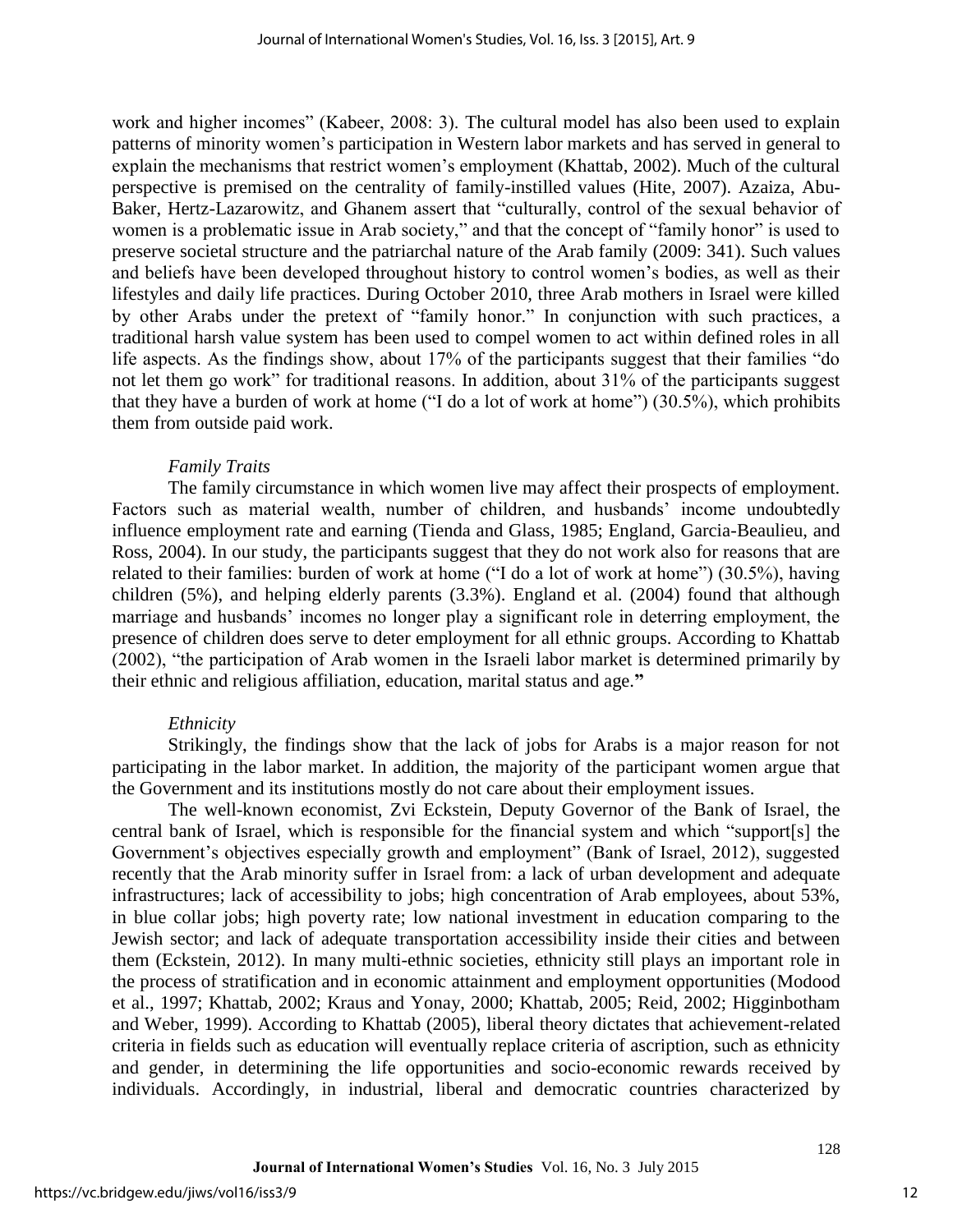educational expansion and increasingly 'open' and 'meritocratic' forms of society, access to socio-economic positions and socio-economic rewards depends on education, skills and qualification, or human capital. According to this approach, inequality in earnings is the result of differences in human capital, and not of ethnicity, gender, religion, age and other such traits.

## *Structural Factors*

Labor market segmentation is the manner in which the labor market is structured by race and in which racial differences impact the employment rate and employment conditions of minority women (Reid, 2002). Arabs and Jews are situated differently vis-à-vis important structural features of the Israeli labor market, and this is one factor leading to differential rates of employment (Eckstein, 2011). Previous studies carried out in the United States found that structural features of the labor market are pivotal in explaining black women's higher rates of lay-off, exit from temporary/seasonal work, and exit from work for other reasons (Reid, 2002: 728). It was also found that ethnicity-based occupational segregation serves to concentrate minority women in occupations that pay less and are more vulnerable to job loss (Reskin, 1999).

## *Spatial Factors*

The enclave model has often been used to explain patterns of participation of minority women in western labor markets and the mechanisms that facilitate female labor market participation (Khattab, 2002). Arabs and Jews are situated differently relative to the labor market because of their respective concentrations in different regions of the country (Eckstein, 2011). Previous studies have suggested that the spatial segregation of Arabs in Israel plays an important role in developing the local ethnic labor market and that residential segregation of Arabs protects them from direct competition with European Jews (Kraus and Yonay, 2000). On this basis, Kraus and Yonay have argued that "paradoxically…the politico-ideological and social marginalization of Palestinians has also had positive aspects" (2000: 530). Previous studies have also found that Arabs working in mixed Jewish-Arab localities and all-Jewish communities suffer the detrimental consequences of occupational discrimination, while Arabs working in Arab towns and villages are shielded from Jewish competition (Lewin-Epstein and Semyonov, 1994; Semyonov, 1988; Shavit, 1992; Khattab, 2002). Moreover, McLafferty and Preston (1992) hold that "gender differences in labor market segmentation are central to the spatial mismatch debate, both in their effects on wages, occupation, and transportation access and their links to place-based variation in commuting and spatial access to employment." The spatial mismatch hypothesis, proposed by Kain (1968) and elaborated by many others, describes the combined effects of residential segregation and economic restructuring on minorities' spatial access to employment opportunities (Kasarda, 1989).

## *Human Capital*

The findings of this study show that about one fifth of the participants argue that they do not work because of a lack of the work qualifications; in other words, they suffer from a deficiency in human capital. "Human capital theorists argue that an individual's skills affect the likelihood of employment and that skills gained from education or workplace training make an employee more productive" (Desai and Waite, 1991; England et al., 2004; Reid, 2002). Studies have long found a positive association between education and employment (Cohen and Bianchi, 1999; Kahn and Whittington, 1996; England et al., 2004). England et al. suggests that education is related to employment for all groups, and this relationship is important in explaining the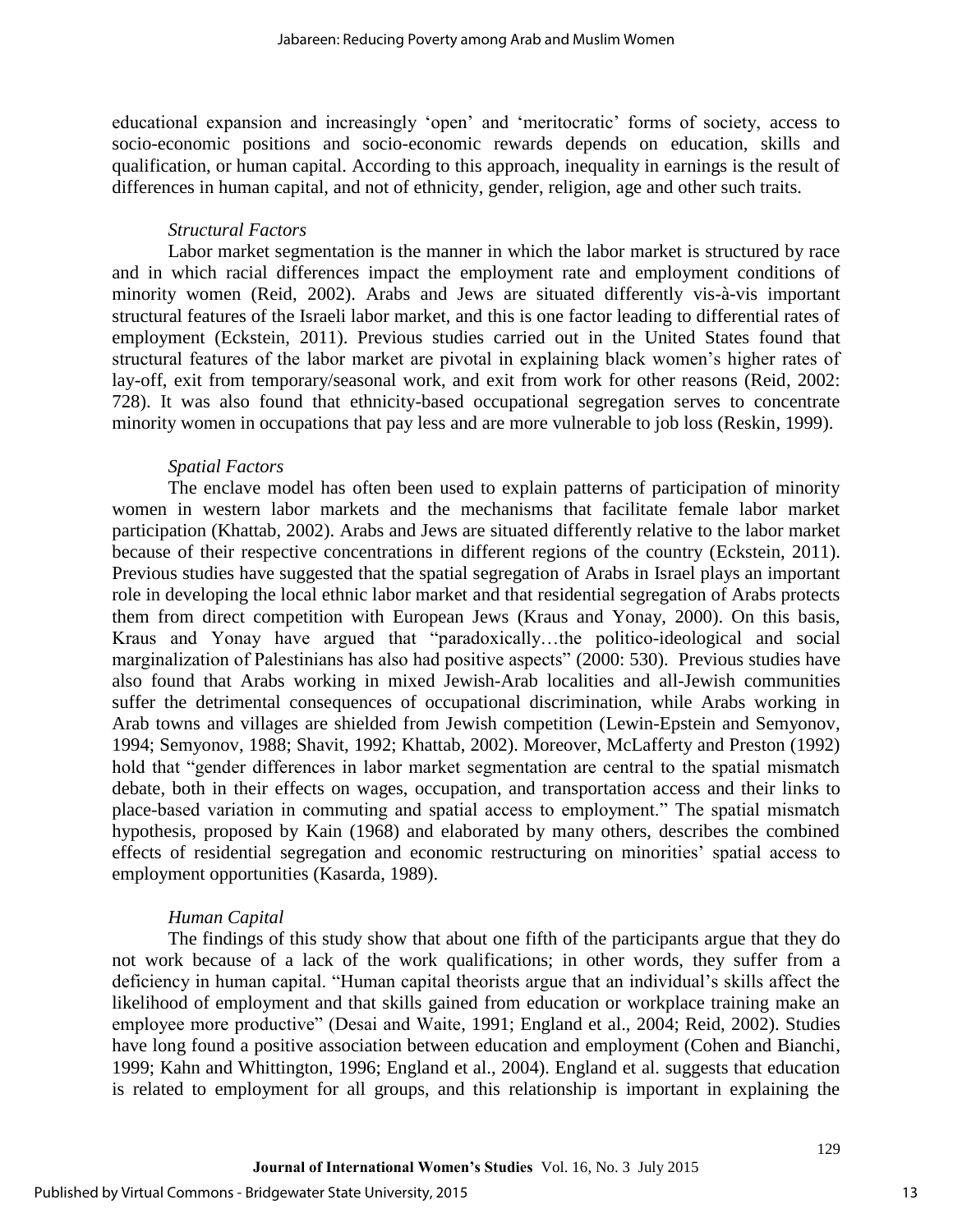employment gap between all groups of white women and women of color in the United States. In recent decades, the rise in employment among women has been greatest among the welleducated (Chinhui and Murphy, 1997; Cohen and Bianchi, 1999).

## *Social Capital*

Research indicates that human capital and social capital are the two most important resources to immigrant self-employment and intergroup variation in business ownership (Sanders and Nee, 1996). While human capital is "what you know," social capital "is not what you know, but whom you know" (Cannone, 2009: 39; Field, 2003; Putnam, 2000). In other words, the 'social'—familial ties, friendships, group memberships, et cetera—constitutes a valuable resource, or 'capital' upon which to rely when we are in need of help (Cannone, 2009: 40; Bourdieu, 1986).

## *Policies for Reducing Poverty*

In order to affect the factors of the participation rate we propose strategic policies that aim to increase women's participation and eventually to reduce their poverty rate. The idea is to build strategies according to the specific factors. In other words, we must dismantle the factors that hinder women from participating in the labor market and build strategies to tackle each factor separately as well as collectively. In the end, there are four types of domains that affect the employment rate among women. The first is the socio-cultural domain, which includes the cultural and family factors. The second is the ethno-political domain, which includes ethnicity and structural factors. The third is the personal domain, which includes the human capital and social capital factors. The forth is the spatial domain, which includes spatial factors such as transportation, place of living, et cetera. In brief, the following table summarizes the major policies according to the mentioned factors as shown in Table 6.

| <b>Domains</b>                | <b>Examples for Policies</b>                       |
|-------------------------------|----------------------------------------------------|
| <b>Socio-cultural Domain</b>  |                                                    |
| Cultural factor (or gender    | Enhancing the status of women through various      |
| factor)                       | policies: education in all levels; campaigns, etc. |
| Family factor                 | Enhance gender equality for women; share           |
|                               | burden of household works                          |
| <b>Ethno-political Domain</b> |                                                    |
| Ethnicity                     | Promoting laws to prevent discrimination           |
|                               | against Arab women's employment                    |
|                               | participation; promoting affirmative action laws   |
|                               | to enhance ethnic equality in the employment       |
|                               | sectors                                            |
| Structural factor             | Promoting the entrance of Arab minority            |
|                               | employees to high skilled jobs; prevent            |
|                               | discrimination in employment through variety       |
|                               | of laws                                            |
| <b>Personal Domain</b>        |                                                    |
| Human capital                 | Job-related training; and education for the low-   |

### **Table 8. Strategic Policies for Increasing Employment participation and Reducing Poverty**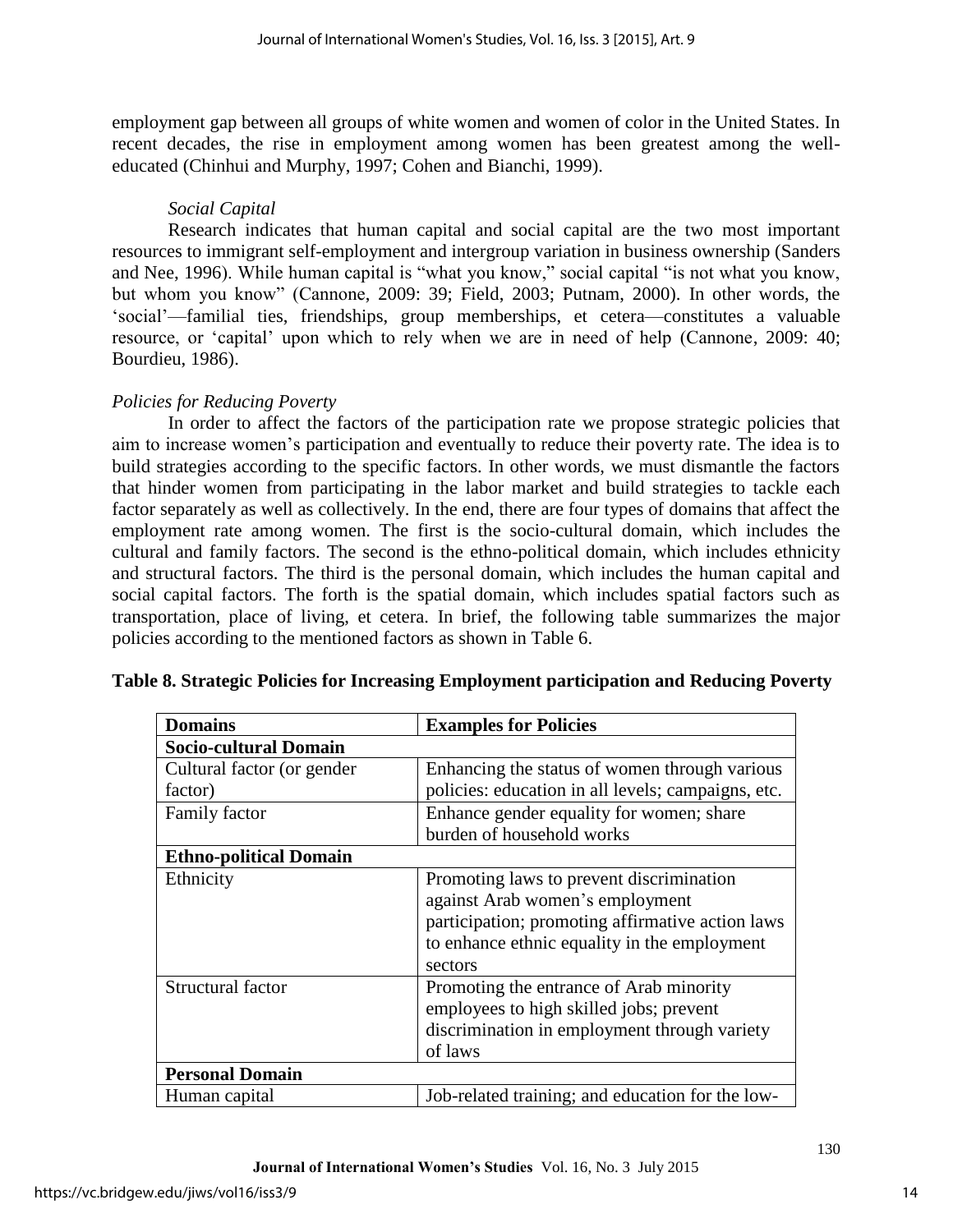|                       | skilled (OECD, 2006); enhancing high             |  |  |
|-----------------------|--------------------------------------------------|--|--|
|                       | education among women; developing working        |  |  |
|                       | skills relevant to the evolutionary labor market |  |  |
| Social capital        | Developing skills for looking for jobs (writing  |  |  |
|                       | $CV, etc.$ )                                     |  |  |
| <b>Spatial Domain</b> |                                                  |  |  |
| Spatial factor        | Developing transportation infrastructure;        |  |  |
|                       | enhancing accessibility and transportation to    |  |  |
|                       | work places for women; developing adequate       |  |  |
|                       | economic infrastructure                          |  |  |

### **Discussion**

This paper suggests that work is a crucial factor in combating poverty, and increasing the employment rate among poor families is critical as well. This paper analyzes the poverty among Arabs in Israel and suggests that the low rate of women participating in the labor market is one of the factors that contribute to the extremely high poverty rate among the Arab minority in Israel. Therefore, the idea behind this paper is that increasing the employment rate among women will probably lead to a decreasing poverty rate among them and their families. Moreover, in order to understand the employment participation among Arab women, this paper identified the factors that affect their participation rate through an empirical study and by utilizing the international literature on poverty and employment. Truly, as Morrison, Raju and Sinha conclude: "Female labour force participation, in particular, plays a key role in cushioning households from the impact of macroeconomic shocks and keeping them out of poverty" (2008: 16).

This paper concludes that employment among Arab women is a complex and multifaceted phenomenon. And it identified four major domains that affect the level of employment participation. The *socio-cultural domain* includes the cultural and family factors and suggests that there are social and cultural values and systems that affect negatively the participation of women in the employment market. This domain is relevant to the Arab culture in general and not limited to the Arabs in Israel. It is apparent that women in the Arab and Muslim countries have a deteriorated social, political, and economic status. The international literature suggests that the Arab family structure in the Middle East is extended, patrilineal, patrilocal, patriarchal, endogamous, and occasionally polygynous (Baraket, 1993). According to socioeconomic indicators and gender statistics, women in the Arab region are more disadvantaged socially, economically, and politically on average than women in other world regions, not to mention women in regions with similar income levels and/or at similar stages of economic development, such as Latin America and Southeast and East Asia (Moghadam, 2005: 3).

The second domain, the *ethno-political domain*, includes ethnicity and structural factors. This domain suggests that ethnicity and ethnic relationships in a country affect in various ways the employment sector in general. In Israel, there is a long and harsh ethnic conflict between Arabs and Jews in the country. This conflict affects the entire arena of Arab males' and females' employment.

The third domain is the *personal domain*, which includes the human capital and social capital factors. This domain is almost similar to women in the Arab world as socio-economic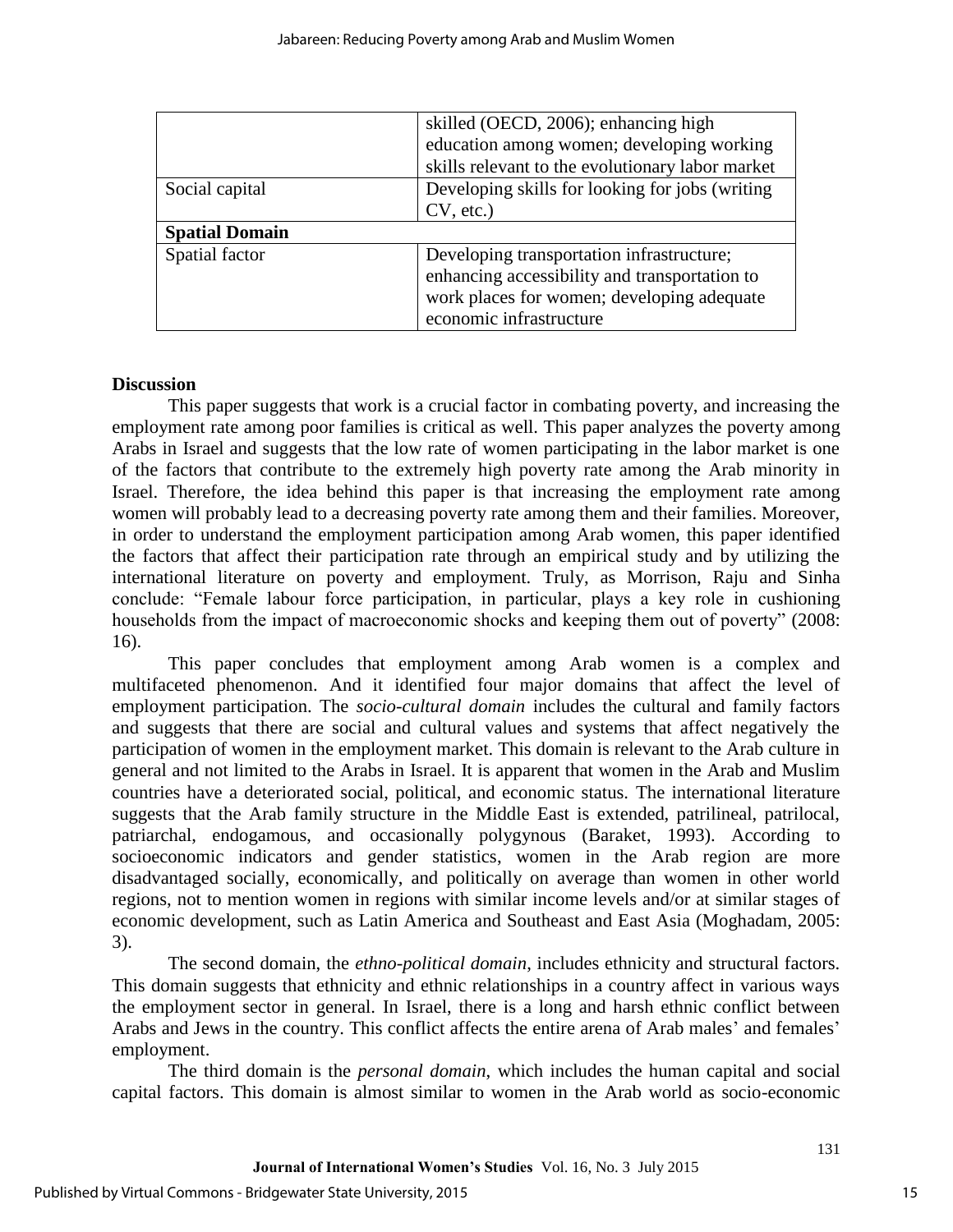indicators and measures from the *Arab Human Development Report* (UNDP and RBAS, 2002, 2009) tell us.

The fourth is the *spatial domain*, which includes spatial factors such as transportation, place of living, et cetera. This domain suggests that there are spatial elements that affect the women's employment rate.

In the end, this study also provided some theoretical insights regarding women's employment in the Arab and Muslim cultures. On a practical level, this study suggests some policies for improving women's participation in the labor force, both in Israel and elsewhere. This paper suggests some measures to increase the participation rate among women. Yet, as the *Global Employment Trends 2009* suggests, job strategies have to be developed while keeping in mind that in the long run only decent jobs have a sustainable impact on poverty reduction, definitely not more poverty work.

Finally, this paper has some limitations, since its case study has some specific political and ethnic settings that differ from the Arab worlds and Muslim societies.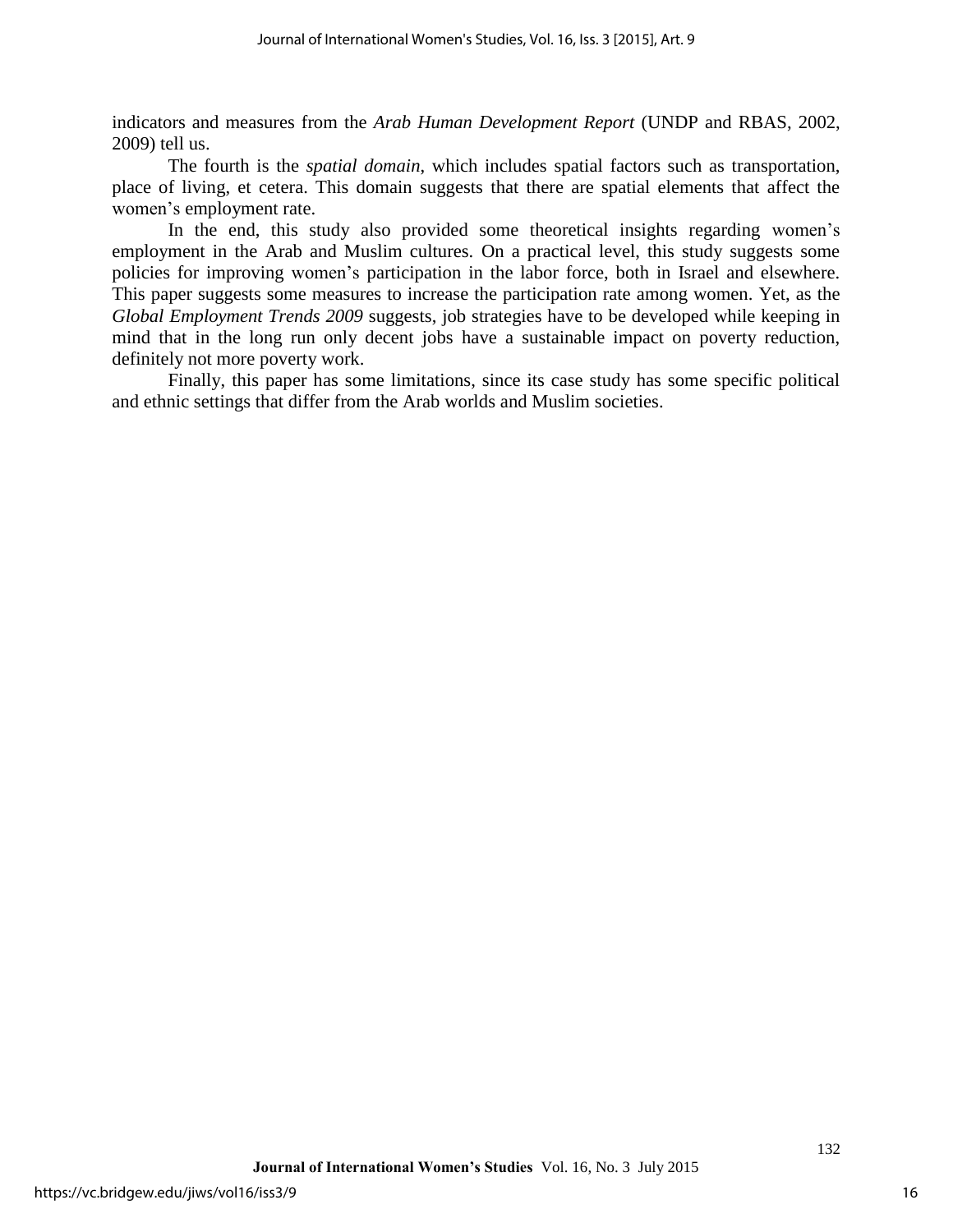## **References**

- Abu-Bader, S. and Gottlieb D. (2009). *Poverty, Education and Employment in the Arab-Bedouin Society: A Comparative View*. National Insurance Institute, Research and Planning Administration. Working Papers 98. Jerusalem.
	- http://www.btl.gov.il/Publications/research/Documents/mechkar\_98.pdf
- Al-Haj, M. (1989). Social research on family lifestyle among Arabs in Israel. *Journal of Comparative Family Studies* 20: 175-195.
- Al-Krenawi, A., and JR.Graham (2005). Mental health practice for the Muslim Arab population in Israel. In C. Rabin. (ed.), *Understanding Gender and Culture in the Helping Process* (pp. 68-83). CA: Thomson Wadsworth.
- Assaad R. (2003). Gender and employment: Egypt in comparative perspective, in Doumato, E. A. and M. P. Posusney (eds.), *Women and Globalization in the Arab Middle East: Gender, Economy, and Society*. London: Lynne Rienner. pp. 119-141.
- Azaiza, F., Kh.Abu-Baker, R. Hertz-Lazarowitz, and A. Ghanem (eds.) (2009). *Arab Women in Israel: Current Status and Future Trends*. Ramot Publishing, Tel Aviv University.
- Barakat, H. (1993). *The Arab World: Society, Culture and State*. Berkeley: University of Californian Press.
- Barkali N, Endeweld M., Fruman A., and Gottlieb D. (2011). *Poverty and Social Gaps in 2010*. Annual Report of the National Insurance Institute in Israel. Jerusalem. http://www.btl.gov.il/Publications/oni\_report/Documents/oni2009.pdf
- Bourdieu, P. (1986). The forms of capital. In J. Richardson (ed.) *The Handbook of Theory: Research for the Sociology of Education*. New York: Greenwood Press.
- Cannone, M. (2009). Searching for social capital. In Hakli J. and Minca C. (eds.) *Social Capital and Urban Networks of Trust*. Ashgate.
- CBS (Central Bureau of Statistics, Israel) (2010). Available online at: http://www.cbs.gov.il/
- Chinhui, Juhn, and Kevin M. Murphy (1997). Wage inequality and family labor supply. *Journal of Labor Economics* 15: 72-97.
- Cohen, P. N. and S. M. Bianchi (1999). Marriage, children, and women's employment: What do we know? *Monthly Labor Review* 122(12): 22-31.
- Cohen, Philip N, Matt L. Huffman and Stefanie Knauer (2009). Stalled progress? Gender segregation and wage inequality among managers, 1980-2000. *Work and Occupations* 36(4): 318-342.
- Datt, G., K.Simler, S. Mukherjee and Gabriel Dava. (2000). *Determinants of Poverty in Mozambique: 1996-97*, FCND Discussion Papers, International Food Policy Research Institute (IFPRI).
- Datt, G. and D. Jolliffe. (2005). Poverty in Egypt: Modeling and Policy Simulations. *Economic Development and Cultural Change*, 53(2), 327-46.
- Desai, Sonalde, and Linda J. Waite (1991). Women's employment during pregnancy and after the first birth: Occupational characteristics and work commitment. *American Sociological Review* 5(6): 551- 566.
- Doumato, E. A. and M. P. Posusney (eds.) (2003**)** *Women and Globalization in the Arab Middle East: Gender, Economy, and Society*. London: Lynne Rienner.
- Dwairy, M. (2004). Individuation among Bedouin versus urban Arab adolescents: Ethnic and gender differences. *Cultural Diversity and Ethnic Minority Psychology* 10(4): 340-350.
- Field J. (2003). *Social Capital: Key Ideas*. London: Routledge.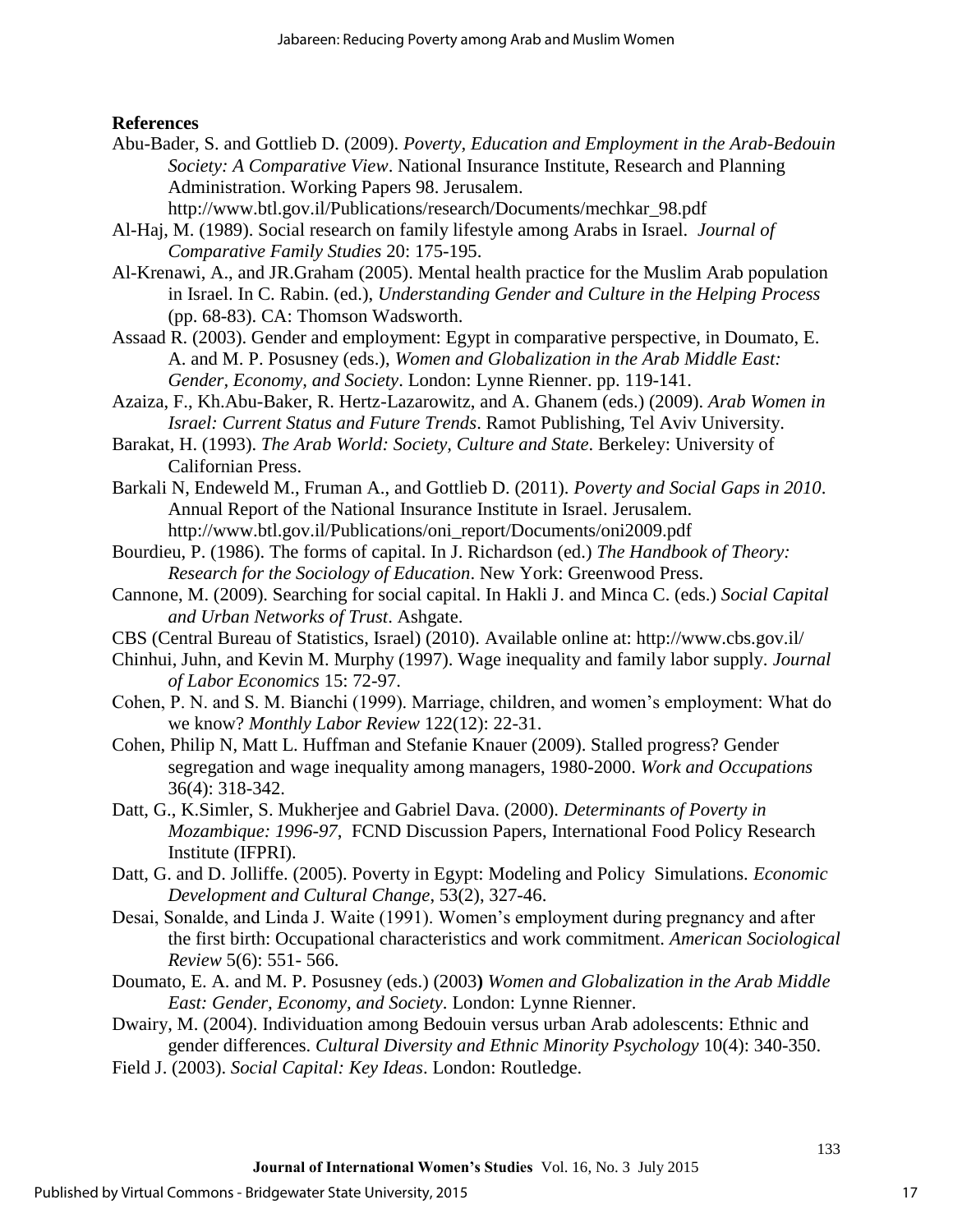- Eckstein Z. (2011). *Israeli Arabs: Employment, Poverty and Urban Development*. Bank of Israel. http://www.bankisrael.gov.il/deptdata/neumim/neum386h.pdf
- England, P. Garcia-Beaulieu, C. and Ross M (2004). Women's employment among Blacks, Whites, and three groups of Latinas: Do more privileged women have higher employment? *Gender and Society* 18(4): 494-509.
- Geda, Alemayehu, Niek de Jong, Mwangi S. Kimenyi, and Germano Mwabu. (2005). *Determinants of Poverty in Kenya: A Household Level Analysis*, Working Paper 2005-44, University of Connecticut, Department of Economics.
- Haj-Yahia, M.M. (2000). Wife abuse and battering in the socio-cultural context of Arab society. *Family Process* 39: 237-255.
- Higginbotham, E, and L. Weber (1999). Perceptions of workplace discrimination among Black and White professional-managerial women. In Browne, Irene (ed.). *Latinas and African American Women at Work: Race, Gender, and Economic Inequality*. New York: Russell Sage. pp. 327-352.
- Hite L.M. (2007). Hispanic women managers and professionals: Reflections on life and work. *Gender, Work and Organization* 14(1): 20-36.
- ILO (International Labour Office) (2014). *Global Employment Trends 2014: Risk of a Jobless Recovery?* Geneva: ILO.
- ILO (International Labour Office) (2009). *Global Employment Trends for Women*. Geneva: ILO.
- ILO (International Labour Office) (2010). *Global Employment Trends*. Geneva: ILO.
- Jabareen, Y., (2014). 'The Right to the City' Revisited: Assessing Urban Rights in Developing Cities - The Case of Arab Cities in Israel, *Habitat International*, 41: 135-141, 2014.
- Jabareen, Y., (2010a) "The Politics of State Planning to achieve Geopolitical ends: the case of the recent Master Plan for Jerusalem". *International Development Planning Review*, Vol. 32 (1): 27-43.
- Jabareen, Yosef, (2010b). Space of Trust: Risk Perceptions and Trust Feelings Attributed to Place Meanings of Arabs and Jews: The Case of the German Colony in Haifa. *Horizons in Geography.* 194-213.
- Jabareen, Yosef, (2009). "Building Conceptual Framework: Philosophy, Definitions and Procedure". *International Journal of Qualitative Methods,* Vol 8(4): 49-62.
- Jabareen, Yosef (2007). *Employment Development Strategy for the Arabs in Israel: The Vision for Expanding the Arab Middle Class*. Haifa: Neaman Institute for Advanced Studies in Science and Technology, Technion (in Hebrew).
- Jabareen, Y. Ismail, Sh., R. Halabi, H. Kittani, A. Sahly, S. Saadi, Y. Awad, D. Czamanski, N. (Kaliner) Kasir, I. Telhami, I. Tamir. (2010). *The Employment of Arabs in Israel: The Challenge of the Israel Economy*. 18th Annual Caesarea Economic Policy Planning Forum, Israel Democracy Institute, Jerusalem (in Hebrew).
- Kabeer N. (2008). Gender, labour markets and poverty: An overview. In Ehrenpreis, D. (Ed.) Poverty in Focus: Gender Equality. Brasilia: International Poverty Center.
- Kahn, Joan R., and Leslie A. Whittington (1996). The labor supply of Latinas in the USA: Comparing labor force participation, wages, and hours worked with Anglo and Black women. *Population Research and Policy Review* 15:45-73.
- Kain, J. (1968). Housing segregation, Negro employment and Metropolitan decentralization." *Quarterly Journal of Economics* 82: 175-97.
- Kasarda, J. (1989). Urban industrial transition and the urban underclass. *The Annals of the American Academy of Political and Social Science* 501:26-47.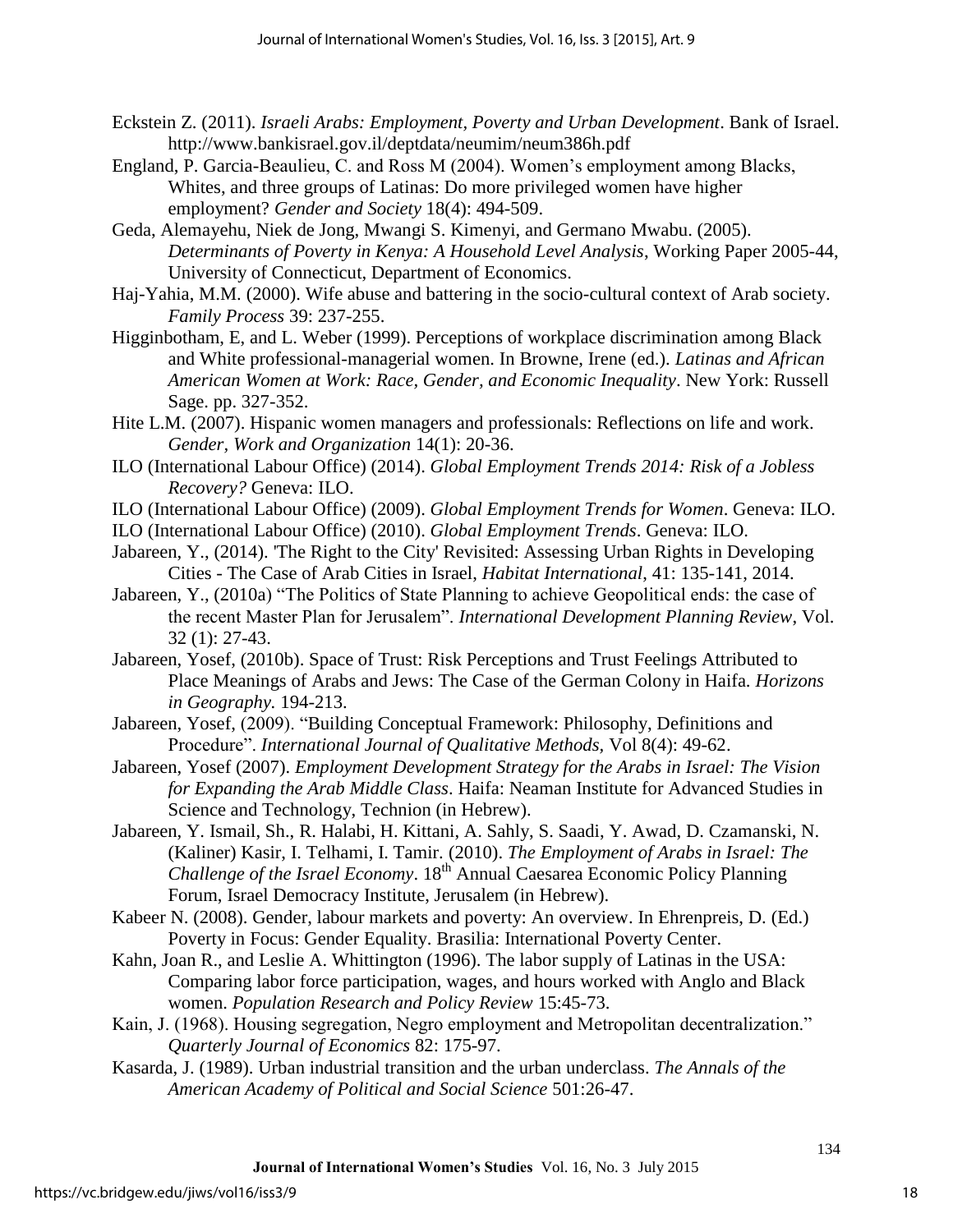- Khattab, N. (2002). Ethnicity and female labour market participation: a new look at the Palestinian enclave in Israel*.*" *Work, Employment and Society* 16 (1): 91-110.
- Khattab, N. (2005). Ethnicity, class and the earning inequality in Israel, 1983-1995." *Sociological Research Online* 10(3) <http://www.socresonline.org.uk/10/3/khattab.html>
- Kline, R. B. (2005). *Principles and Practice of Structural Equation Modeling* (2nd ed.). New York: Guilford Press.
- Kraus, V. and Y. Yonay (2000). The power and limits of ethnonationalism: Palestinians and Eastern Jews in Israel, 1974-1991. *British Journal of Sociology* 51: 525-551.
- Lee, S. -Y. (2007). *Structural Equation Modeling: A Bayesian Approach*. New York: John Wiley & Sons.
- Lewin-Epsein, N. and M. Semyonov (1992). Modernization and subordination: Arab women in the Israeli labor-force. *European Sociological Review*, 8, 38-51.
- Lewin Epsein, N. and M. Semyonov (1994). Sheltered labor markets, public sector employment, and socioeconomic returns to education of Arabs in Israel. *American Journal of Sociology* 100:622-651.
- Lowenstein, A. and Katz, R. (2000). Rural Arab families coping with care giving. *Marriage & Family Review* 30: 179-197.
- Mernisi, F. (1987). *Beyond the Veil: Male-Female Dynamics in Modern Muslim Society*. Indiana University Press.
- Modood, Tariq, Richard Berthoud, Jane Lakey, James Nazroo, Patten Smith, Satnam Virdee, and Sharon Beishon (1997). *Ethnic Minorities in Britain: Diversity and Disadvantage*. London: Policy Studies Institute.
- McLafferty S. and V. Preston (1992). Spatial mismatch and labor market segmentation for African-American and Latina women. *Economic Geography* 68(4): 406-431.
- Moghadam, V.M. (2002). Enhancing women's economic participation in the Middle East and North Africa. In Heba Handoussa and Zafiris Tzannatos (eds.). *Employment Creation and Social Protection.* Washington D.C. and Cairo: The World Bank and American University in Cairo Press.
- Moghadam, V.M. (2003a). *Modernizing Women: Gender and Social Change in the Middle East (*2nd Edition). Boulder, CO: Lynne Rienner Publishers, 2nd edition.
- Moghadam, V.M. (2003b). *Is Gender Inequality in Muslim Societies a Barrier to Modernization and Democratization?* Paper prepared for the Center for Strategic and International Studies, Washington, D.C. (July).
- Morrison, A., D. Raju and N. Sinha (2008).Gender equality is good for the poor. In Ehrenpreis, D. (Ed.) Poverty in Focus: Gender Equality. Brasilia: International Poverty Center. pp. 16-18.
- Nassar H. (2003). Egypt: Structural adjustment and women's employment, in Doumato, E. A. and M. P. Posusney (eds.), *Women and Globalization in the Arab Middle East: Gender, Economy, and Society*. London: Lynne Rienner. pp. 95-118.
- OECD (2006), *OECD Employment Outlook – Boosting Jobs and Incomes*, OECD Publishing, Paris.
- OECD (2007), Offshoring and Employment: Trends and Impacts, OECD Publishing, Paris.
- OECD (2008), *Growing Unequal? Income Distribution in OECD Countries*, OECD Publishing, Paris.
- OECD (2010), *OECD Employment Outlook*, OECD Publishing, Paris.
- OECD (2010). *Labour Market and Social Policy Review of Israel.* OECD Publishing, Paris